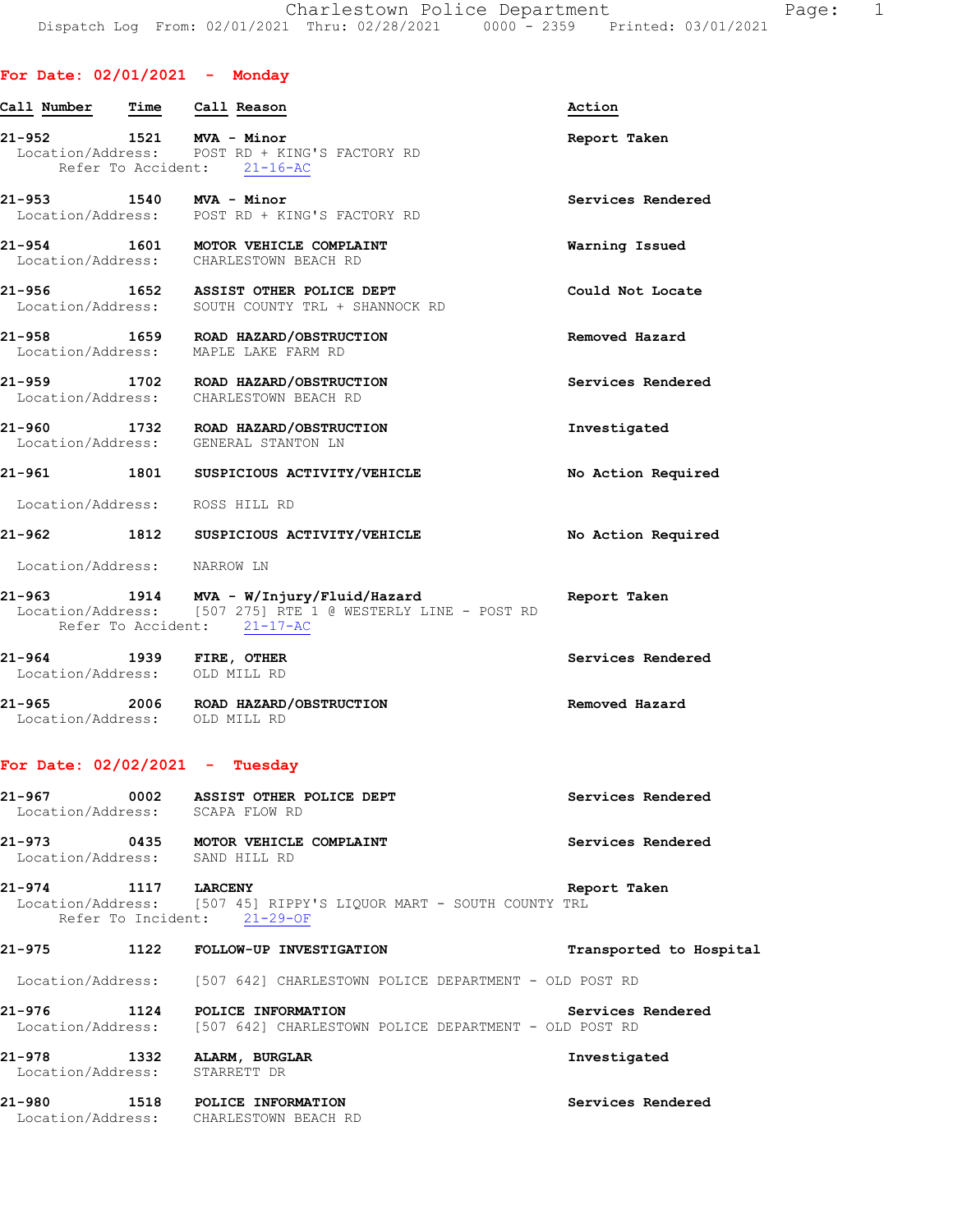|                                                 |                    | Charlestown Police Department<br>Dispatch Log From: 02/01/2021 Thru: 02/28/2021 0000 <sup>-</sup> 2359 Printed: 03/01/2021        | Page: 2                       |
|-------------------------------------------------|--------------------|-----------------------------------------------------------------------------------------------------------------------------------|-------------------------------|
|                                                 |                    | 21-983 1627 MOTOR VEHICLE STOP 120 18 Warning Issued<br>Location/Address: [507 100] RTE 1 @ FIORES (MILE MARKER 8.0) - POST RD    |                               |
|                                                 |                    | 21-985 1647 MOTOR VEHICLE STOP<br>Location/Address: [507 226] QUONOCHONTAUG GRANGE - POST RD                                      | Warning Issued                |
|                                                 |                    | 21-986 1700 MOTOR VEHICLE STOP<br><b>Warning Issued</b><br>Location/Address: [507 841] BREACHWAY GRILL - CHARLESTOWN BEACH RD     |                               |
|                                                 |                    | 21-987 2210 MOTOR VEHICLE STOP<br>Location/Address: OLD POST RD + KLONDIKE RD                                                     | Warning Issued                |
|                                                 |                    | For Date: $02/03/2021$ - Wednesday                                                                                                |                               |
|                                                 |                    | 21-1000 0826 TRAFFIC CONTROL Services Rend<br>Location/Address: [507 19] CHARLESTOWN ELEMENTARY SCHOOL - CAROLINA BACK RD         | Services Rendered             |
|                                                 |                    | 21-1001 0844 ASSIST OTHER TOWN DEPT Services Rendered Location/Address: [507 19] CHARLESTOWN ELEMENTARY SCHOOL - CAROLINA BACK RD |                               |
|                                                 |                    | 21-1003 1214 OFFICER WANTED<br>Location/Address: WEST WILLOW LN<br>Refer To Arrest: 21-7-AR                                       | Arrest(s) Made                |
| 21-1005 1329 ESCORT<br>Location/Address: OLD RD |                    |                                                                                                                                   | Services Rendered             |
| 21-1006 1402 PHONE CALL                         |                    |                                                                                                                                   | No Action Required            |
|                                                 |                    | 21-1007 1415 FOLLOW-UP INVESTIGATION<br>Location/Address: WEST WILLOW LN                                                          | Investigated                  |
| 21-1008 1508 MVA - Minor                        |                    | <b>Example 2</b> Unfounded<br>Location/Address: [507 1] CHARLESTOWN TOWN HALL - SOUTH COUNTY TRL                                  |                               |
|                                                 |                    | 21-1009 1516 POLICE TRANSPORT Services<br>Location/Address: [507 642] CHARLESTOWN POLICE DEPARTMENT - OLD POST RD                 | Services Rendered             |
|                                                 | Refer To Arrest:   | 21-1010 1537 ASSAULT<br>Location/Address: BURDICKVILLE RD<br>$21 - 8 - AR$                                                        | Arrest(s) Made                |
|                                                 |                    | 21-1014 1908 ASSIST CITIZEN<br>Location/Address: [507 283] RTE 2 @ GIFT BARN - SOUTH COUNTY TRL                                   | Services Rendered             |
| For Date: $02/04/2021$ - Thursday               |                    |                                                                                                                                   |                               |
| 21-1031                                         |                    | 0821 ASSIST OTHER TOWN DEPT<br>Location/Address: [507 19] CHARLESTOWN ELEMENTARY SCHOOL - CAROLINA BACK RD                        | Services Rendered             |
|                                                 |                    | 21-1032 0927 POLICE TRANSPORT                                                                                                     | Taken/Refered to Other Agency |
|                                                 |                    | Location/Address: [507 642] CHARLESTOWN POLICE DEPARTMENT - OLD POST RD                                                           |                               |
|                                                 |                    | 21-1033 1015 ASSIST ELDERLY<br>Location/Address: BURDICKVILLE RD                                                                  | Report Taken                  |
|                                                 |                    | 21-1034 1121 ASSIST CITIZEN<br>Location/Address: CHARLESTOWN BEACH RD                                                             | Investigated                  |
|                                                 | Refer To Incident: | 21-1038 1718 OFFICER WANTED<br>Location/Address: ELEVATE - OLD POST RD<br>$21 - 31 - OF$                                          | Investigated                  |
| 21-1039                                         |                    | 1937 PSYCHOLOGICAL EMERGENCY                                                                                                      | Transported to Hospital       |
| Location/Address: WIITALA DR                    |                    | Refer To Incident: 21-32-OF                                                                                                       |                               |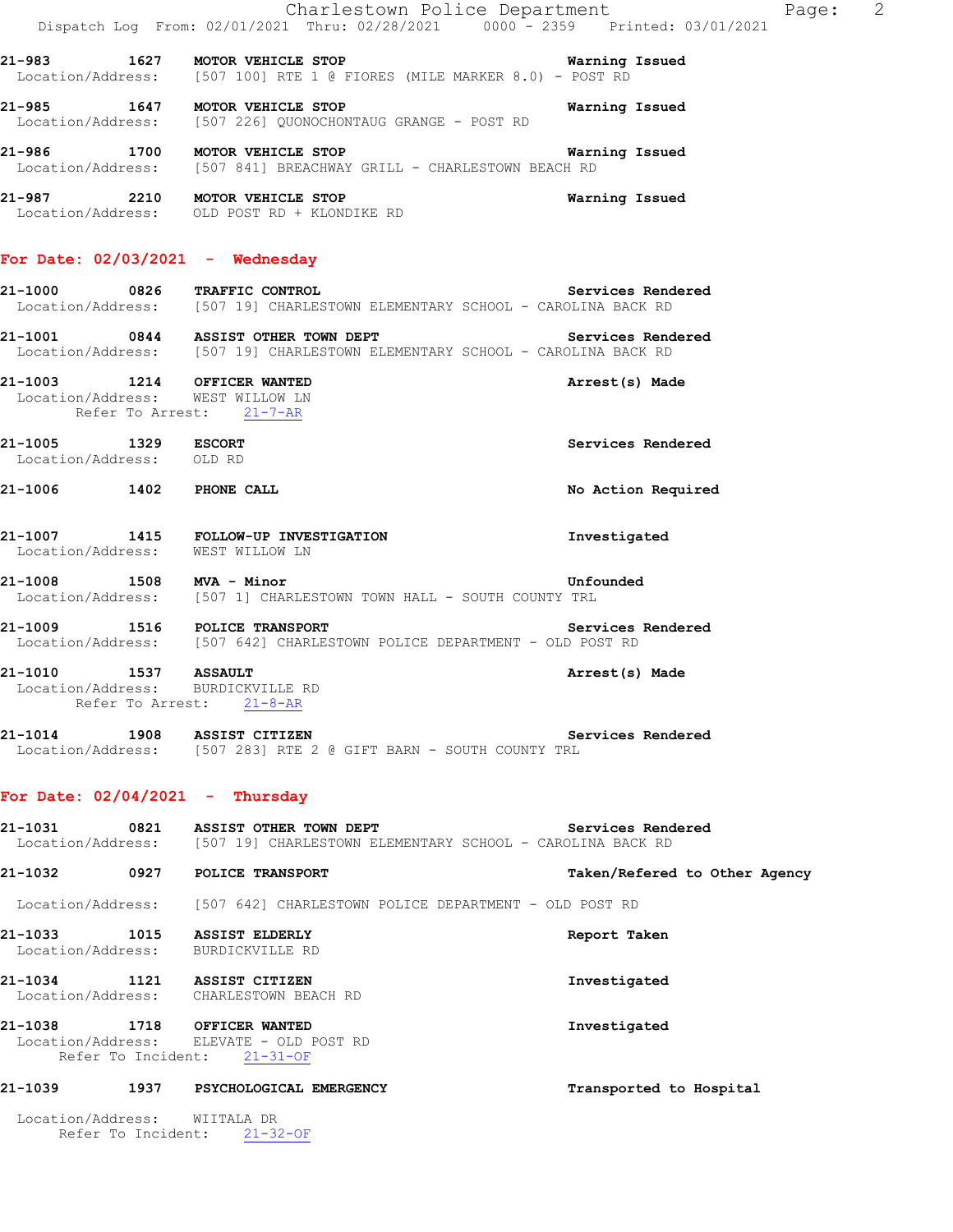**21-1040 2159 SUSPICIOUS ACTIVITY/VEHICLE Investigated**  Location/Address: CHARLESTOWN BEACH RD Refer To Incident: 21-33-OF

**21-1041 2233 OFFICER WANTED Report Taken**  Location/Address: [507 372] SOUTH SHORE MENTAL HEALTH - OLD POST RD Refer To Incident: 21-34-OF Refer To Summons: 21-9-AR

#### **For Date: 02/05/2021 - Friday**

| 21-1042<br>0032<br>Location/Address: | ASSIST CITIZEN<br>[507 72] CUMBERLAND FARMS - OLD POST RD | Services Rendered |
|--------------------------------------|-----------------------------------------------------------|-------------------|
| 21-1057<br>1237<br>Location/Address: | SERVE SUMMONS<br>BURDICKVILLE RD                          | Could Not Locate  |
| 1455<br>21-1059<br>Location/Address: | ROAD HAZARD/OBSTRUCTION<br>SOUTH COUNTY TRL + POST RD     | Investigated      |
| 21-1060<br>1600<br>Location/Address: | SERVE SUMMONS<br>BURDICKVILLE RD                          | Could Not Locate  |
| 1631<br>21-1062<br>Location/Address: | FIRE, STRUCTURE<br>MOHAWK TRL                             | Investigated      |

#### **For Date: 02/06/2021 - Saturday**

| 21-1069           | 0052 | MOTOR VEHICLE STOP |  |  |                                           |  |  | Warning Issued |  |
|-------------------|------|--------------------|--|--|-------------------------------------------|--|--|----------------|--|
| Location/Address: |      |                    |  |  | [507 275] RTE 1 @ WESTERLY LINE - POST RD |  |  |                |  |

**21-1079 0130 MOTOR VEHICLE STOP Warning Issued**  Location/Address: [507 100] RTE 1 @ FIORES (MILE MARKER 8.0) - POST RD

**21-1083 0941 POLICE INFORMATION Report Taken**  Refer To Incident: 21-35-OF

**21-1084 1104 ALARM, BURGLAR Investigated**  Location/Address: STARRETT DR

**21-1087 1133 SUSPICIOUS ACTIVITY/VEHICLE Could Not Locate**  Location/Address: BISCUIT CITY RD

**21-1091 1322 ROAD HAZARD/OBSTRUCTION Investigated**  Location/Address: RIDGEWOOD RD

**21-1092 1340 COMPLAINT Investigated**  Location/Address: HAWKSBILL WAY Refer To Incident: 21-36-OF

21-1095 **1653** ASSIST OTHER POLICE DEPT **Services Rendered** Location/Address: [507 318] EAST BEACH STATE PARKING LOT - EAST BEACH RD

**21-1098 1709 MOTOR VEHICLE STOP Warning Issued**  Location/Address: POST RD + KING'S FACTORY RD

**21-1100 1746 WARRANT ARREST Arrest(s) Made**  Location/Address: [507 642] CHARLESTOWN POLICE DEPARTMENT - OLD POST RD Refer To Arrest: 21-10-AR

**21-1103 2051 POLICE TRANSPORT Services Rendered**  Location/Address: [507 642] CHARLESTOWN POLICE DEPARTMENT - OLD POST RD

**21-1104 2227 DISABLED MV Services Rendered**  Location/Address: [507 275] RTE 1 @ WESTERLY LINE - POST RD

**21-1106 2334 DISABLED MV Services Rendered**  Location/Address: POST RD + WARREN RD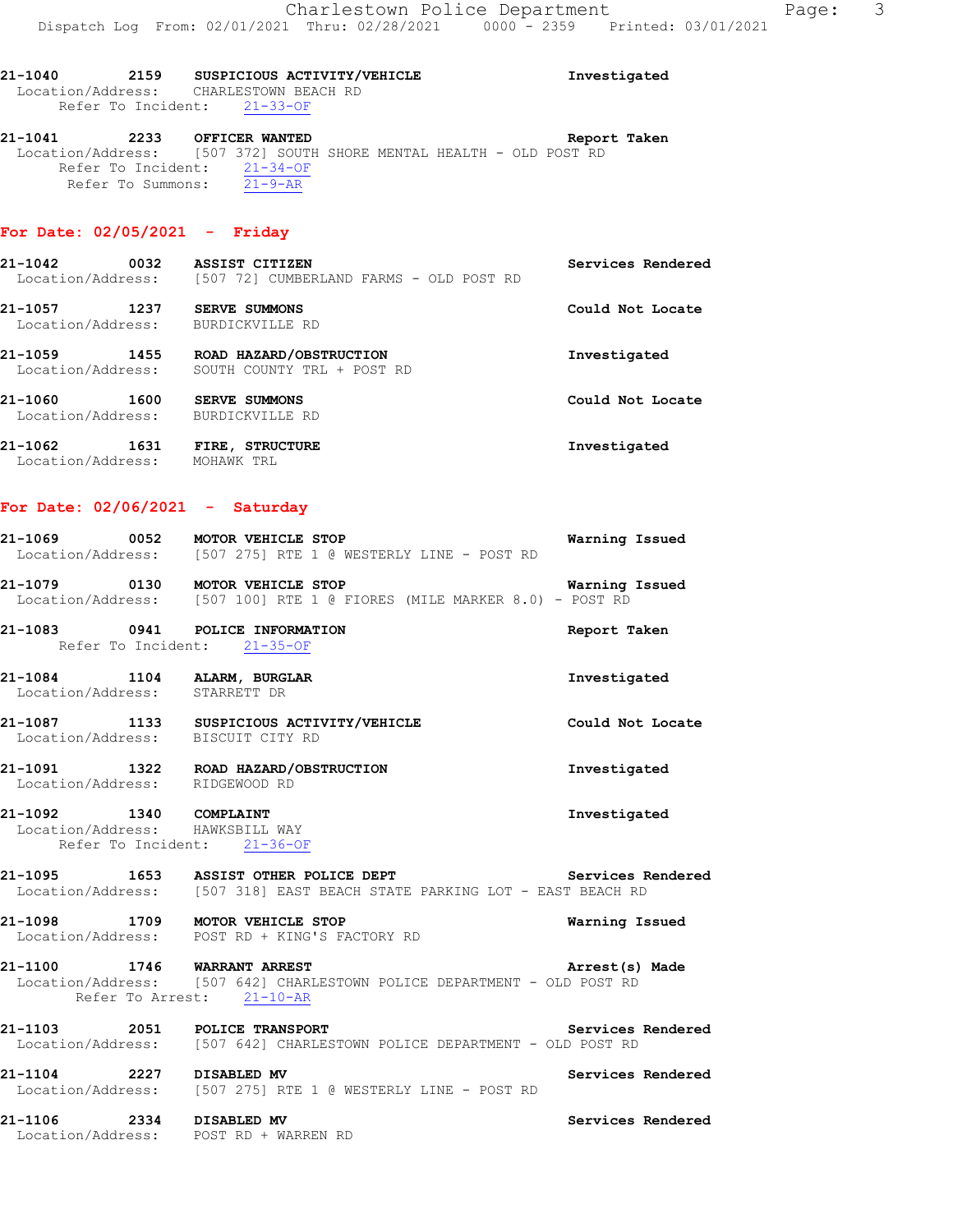| Location/Address: WEST WAY |      | 21-1118 0103 MOTOR VEHICLE STOP                                                                                            | Warning Issued                |
|----------------------------|------|----------------------------------------------------------------------------------------------------------------------------|-------------------------------|
|                            |      | 21-1120 0917 POLICE INFORMATION                                                                                            | No Action Required            |
|                            |      | Location/Address: [507 20] NINIGRET PARK - PARK LN                                                                         |                               |
|                            |      | 21-1121 1105 DISABLED MV<br>Location/Address: NEW BISCUIT CITY RD                                                          | Unfounded                     |
|                            |      | 21-1125 1606 ROAD HAZARD/OBSTRUCTION<br>Location/Address: SOUTH COUNTY TRL + WHIPPLE DR                                    | Services Rendered             |
|                            |      |                                                                                                                            | Transported to Hospital       |
|                            |      | Location/Address: CAROLINA BACK RD<br>Refer To Accident: 21-18-AC                                                          |                               |
|                            |      | 21-1129   1820   DISTURBANCE/Music/Noise<br>Location/Address:   HAWKSBILL WAY                                              | Peace Restored                |
|                            |      | For Date: $02/08/2021$ - Monday                                                                                            |                               |
|                            |      | 21-1140 0737 ASSIST OTHER POLICE DEPT                                                                                      | No Action Required            |
|                            |      | Location/Address: BUCKEYE BROOK RD                                                                                         |                               |
|                            |      | 21-1141 0747 MOTOR VEHICLE STOP<br>Location/Address: POST RD + SCHOOLHOUSE POND RD                                         | Warning Issued                |
|                            |      | 21-1142 0753 MOTOR VEHICLE STOP<br>Location/Address: POST RD + SCHOOLHOUSE POND RD                                         | Warning Issued                |
|                            |      | 21-1143 0801 MOTOR VEHICLE STOP<br>Location/Address: POST RD + WILDFLOWER RD                                               | Warning Issued                |
|                            |      | 21-1145 0931 MOTOR VEHICLE STOP<br>Location/Address: POST RD + WILDFLOWER RD                                               | Warning Issued                |
|                            |      | 21-1146 0931 SERVE SUMMONS<br>Location/Address: [507 435] SOUTH SHORE MENTAL HEALTH CHARLESTOWN HOUS - OLD POST RD         | Services Rendered             |
|                            |      | 21-1147 1020 SERVE SUMMONS<br>Location/Address: BURDICKVILLE RD                                                            | Services Rendered             |
|                            |      | 21-1148 1037 DISABLED MV<br>Vicinity of: CAROLINA BACK RD                                                                  | Investigated                  |
|                            |      | 21-1149 1052 ROAD HAZARD/OBSTRUCTION                                                                                       | Taken/Refered to Other Agency |
|                            |      | Vicinity of: OLD SHANNOCK RD                                                                                               |                               |
| 21–1151                    |      | 1103 MOTOR VEHICLE STOP<br>Location/Address: MATUNUCK SCHOOLHOUSE RD + BROWNING DR                                         | Warning Issued                |
|                            |      | 21-1153 1113 TAMPERING w/ M/V<br>Location/Address: [507 870] L & H AUTOMOTIVE - KLONDIKE RD<br>Refer To Incident: 21-37-OF | Investigated                  |
|                            |      | 21-1154 1144 FOLLOW-UP INVESTIGATION<br>Location/Address: ROSS HILL RD                                                     | Investigated                  |
| 21-1155                    |      | 1355 PARKING VIOLATIONS<br>Location/Address: [507 950] RICHARD TAILS - SOUTH COUNTY TRL                                    | Could Not Locate              |
| 21-1156                    | 1508 | TRAFFIC CONTROL                                                                                                            | Warning Issued                |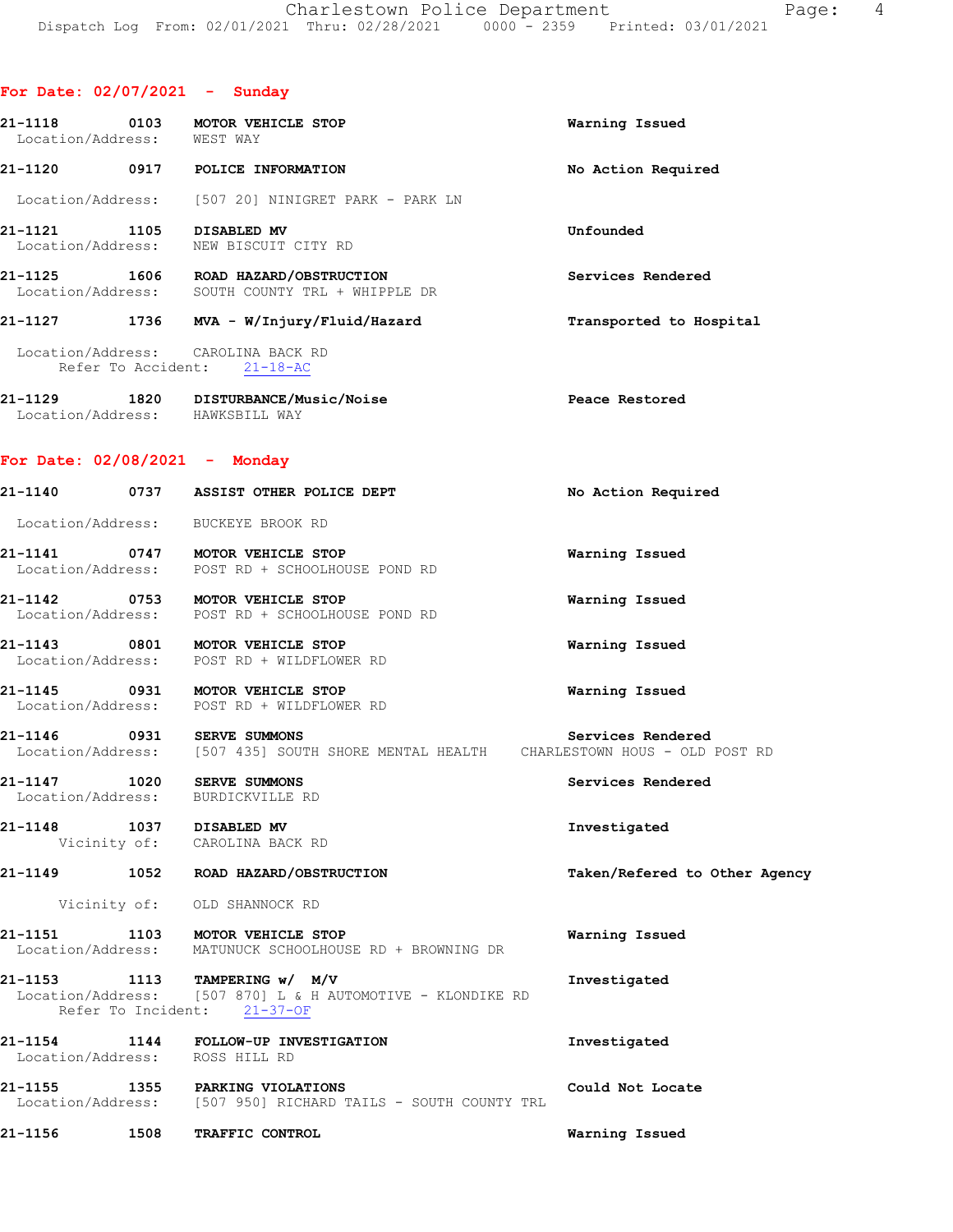|                                                                                                  | Charlestown Police Department<br>Dispatch Log From: 02/01/2021 Thru: 02/28/2021 0000 - 2359 Printed: 03/01/2021          | Page: 5            |  |
|--------------------------------------------------------------------------------------------------|--------------------------------------------------------------------------------------------------------------------------|--------------------|--|
|                                                                                                  | Location/Address: [507 19] CHARLESTOWN ELEMENTARY SCHOOL - CAROLINA BACK RD                                              |                    |  |
| 21-1157 1542 MOTOR VEHICLE STOP                                                                  | Location/Address: [507 269] RTE 1 @ DRIVING RANGE - POST RD                                                              | Warning Issued     |  |
| 21-1159 1700 WELL BEING CHECK<br>Location/Address: SKAGERRAK RD                                  |                                                                                                                          | Services Rendered  |  |
| 21-1161 2036 OFFICER WANTED<br>Location/Address: SOUTH COUNTY TRL<br>Refer To Incident: 21-39-OF |                                                                                                                          | Report Taken       |  |
|                                                                                                  | 21-1163  2229  FOLLOW-UP INVESTIGATION   Inve<br>Location/Address: [507 338] SCHOOLHOUSE POND - SCHOOLHOUSE POND RD      | Investigated       |  |
| Location/Address: INDIAN CHURCH RD                                                               | 21-1164 2229 FOLLOW-UP INVESTIGATION                                                                                     | Investigated       |  |
| For Date: $02/09/2021$ - Tuesday                                                                 |                                                                                                                          |                    |  |
|                                                                                                  | 21-1177 0826 ASSIST OTHER TOWN DEPT<br>Location/Address: [507 19] CHARLESTOWN ELEMENTARY SCHOOL - CAROLINA BACK RD       | Services Rendered  |  |
| Vicinity of: KING'S FACTORY RD                                                                   | 21-1179 0919 FOLLOW-UP INVESTIGATION                                                                                     | Investigated       |  |
|                                                                                                  | 21-1180 0946 ROAD HAZARD/OBSTRUCTION CONTROLLER Unfounded<br>Location/Address: [507 909] MILE MARKER 5.2 - WEST BEACH RD |                    |  |
|                                                                                                  | 21-1181 0954 MOTOR VEHICLE COMPLAINT<br>Location/Address: [507 266] RTE 1 @ WILLOWS - POST RD                            | Investigated       |  |
| 21-1182 1251 WELL BEING CHECK<br>Location/Address: LAURI DR                                      |                                                                                                                          | Services Rendered  |  |
| Location/Address: BURDICKVILLE RD                                                                | 21-1183 1257 ASSIST OTHER TOWN DEPT                                                                                      | Services Rendered  |  |
| Location/Address: ALTON CAROLINA RD<br>Refer To Incident: 21-41-OF                               | 21-1184 1258 EMBEZZELMENT/FRAUD/FORGERY                                                                                  | Report Taken       |  |
| 21-1185   1342   MVA - Minor                                                                     | Location/Address: OLD POST RD + NARROW LN<br>Refer To Accident: 21-19-AC                                                 | Report Taken       |  |
| 21-1186 1418 SERVE SUMMONS<br>Location/Address: BURDICKVILLE RD                                  |                                                                                                                          | Could Not Locate   |  |
| 21-1188 1535 MOTOR VEHICLE STOP                                                                  | Location/Address: POST RD + SCHOOLHOUSE POND RD                                                                          | Warning Issued     |  |
| 21-1189   1628   OFFICER WANTED                                                                  | Location/Address: MATUNUCK SCHOOLHOUSE RD + NORTH NIANTIC DR                                                             | Unfounded          |  |
| 21-1190 1652 OFFICER WANTED                                                                      |                                                                                                                          | No Action Required |  |
| Location/Address: TOADSTOOL KNL                                                                  |                                                                                                                          |                    |  |
| 21-1191 1706 MOTOR VEHICLE STOP                                                                  | Location/Address: [507 275] RTE 1 @ WESTERLY LINE - POST RD                                                              | Warning Issued     |  |
| For Date: $02/10/2021$ - Wednesday                                                               |                                                                                                                          |                    |  |
| 21-1192                                                                                          | 0126 MOTOR VEHICLE STOP<br>Location/Address: [507 100] RTE 1 @ FIORES (MILE MARKER 8.0) - POST RD                        | Warning Issued     |  |

**21-1205 0400 POLICE INFORMATION No Action Required**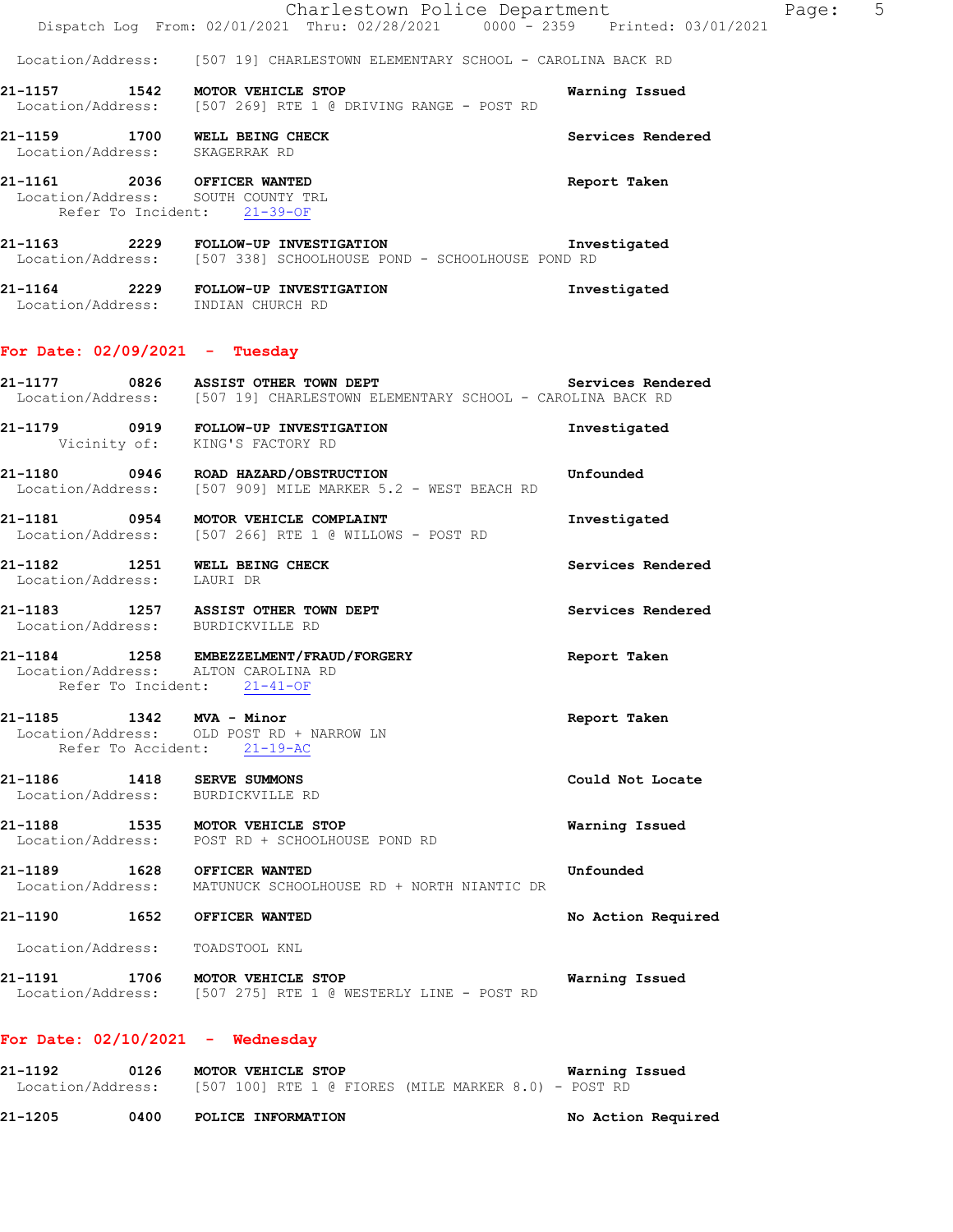|                            |                                                                                                                                           | 6<br>Charlestown Police Department<br>Page:<br>Dispatch Log From: 02/01/2021 Thru: 02/28/2021 0000 <sup>-</sup> 2359 Printed: 03/01/2021 |
|----------------------------|-------------------------------------------------------------------------------------------------------------------------------------------|------------------------------------------------------------------------------------------------------------------------------------------|
|                            | Location/Address: POST RD + WEST BEACH RD                                                                                                 |                                                                                                                                          |
|                            |                                                                                                                                           | 21-1206 0822 ASSIST OTHER TOWN DEPT Services Rendered<br>Location/Address: [507 19] CHARLESTOWN ELEMENTARY SCHOOL - CAROLINA BACK RD     |
|                            | 21-1208 1149 SERVE SUMMONS<br>Location/Address: BURDICKVILLE RD<br>Refer To Incident: 21-42-OF                                            | Report Taken                                                                                                                             |
|                            | 21-1209 1226 MOTOR VEHICLE STOP<br>Location/Address: [507 269] RTE 1 @ DRIVING RANGE - POST RD                                            | Warning Issued                                                                                                                           |
|                            | 21-1210 1313 MOTOR VEHICLE COMPLAINT                                                                                                      | Taken/Refered to Other Agency                                                                                                            |
|                            | Location/Address: SOUTH COUNTY TRL                                                                                                        |                                                                                                                                          |
|                            | 21-1211 1336 WELL BEING CHECK<br>Location/Address: ELIZABETH COOPER DR<br>Refer To Incident: 21-43-OF                                     | Services Rendered                                                                                                                        |
|                            | 1613 MVA - Minor<br>Vicinity of: [507 1] CHARLESTOWN TOWN HALL - SOUTH COUNTY TRL<br>Refer To Accident: 21-20-AC                          | Investigated                                                                                                                             |
| 21-1214 1726 MVA - Minor   | Vicinity of: RTE - POST RD + SOUTH COUNTY TRL<br>Refer To Arrest: $\frac{21-11-AR}{21-21-AC}$<br>Refer To Incident: $\overline{21-46-OF}$ | Report Taken                                                                                                                             |
| Location/Address: LAURI DR | 21-1217 1854 DOMESTIC/Assault/Diso/Other<br>Refer To Incident: 21-44-OF                                                                   | Report Taken                                                                                                                             |
|                            | 21-1218 1926 EMBEZZELMENT/FRAUD/FORGERY<br>Location/Address: OLD SHANNOCK RD<br>Refer To Incident: 21-45-OF                               | Investigated                                                                                                                             |
|                            | 21-1219 2025 ASSIST OTHER POLICE DEPT<br>Location/Address: NORTH CASTLE WAY<br>Refer To Incident: 21-47-OF                                | Report Taken                                                                                                                             |
|                            | For Date: $02/11/2021$ - Thursday                                                                                                         |                                                                                                                                          |
| 21-1221<br>0055            | POLICE INFORMATION                                                                                                                        | Services Rendered<br>Location/Address: [507 642] CHARLESTOWN POLICE DEPARTMENT - OLD POST RD                                             |
| 21-1233                    | 0624 POLICE INFORMATION                                                                                                                   | No Action Required                                                                                                                       |
|                            | Location/Address: [507 405] SOUTH COUNTY TRL                                                                                              |                                                                                                                                          |
| 21-1234 0733 MVA - Minor   | Location/Address: KLONDIKE RD + OLD POST RD                                                                                               | Report Taken                                                                                                                             |
| 21-1235 0737 MVA - Minor   |                                                                                                                                           | Report Taken                                                                                                                             |
|                            | Vicinity of: NEW BISCUIT CITY RD<br>Refer To Accident: 21-23-AC                                                                           |                                                                                                                                          |
| 21-1236                    | 0745 ANIMAL COMPLAINT                                                                                                                     | Taken/Refered to Other Agency                                                                                                            |
|                            | Location/Address: OLD COACH RD                                                                                                            |                                                                                                                                          |
| 21-1237 0804 MVA - Minor   | Location/Address: KLONDIKE RD<br>Refer To Accident: 21-24-AC                                                                              | Report Taken                                                                                                                             |
| 21-1239 0859               | COMPLAINT<br>Location/Address: OLD SHANNOCK RD                                                                                            | Investigated                                                                                                                             |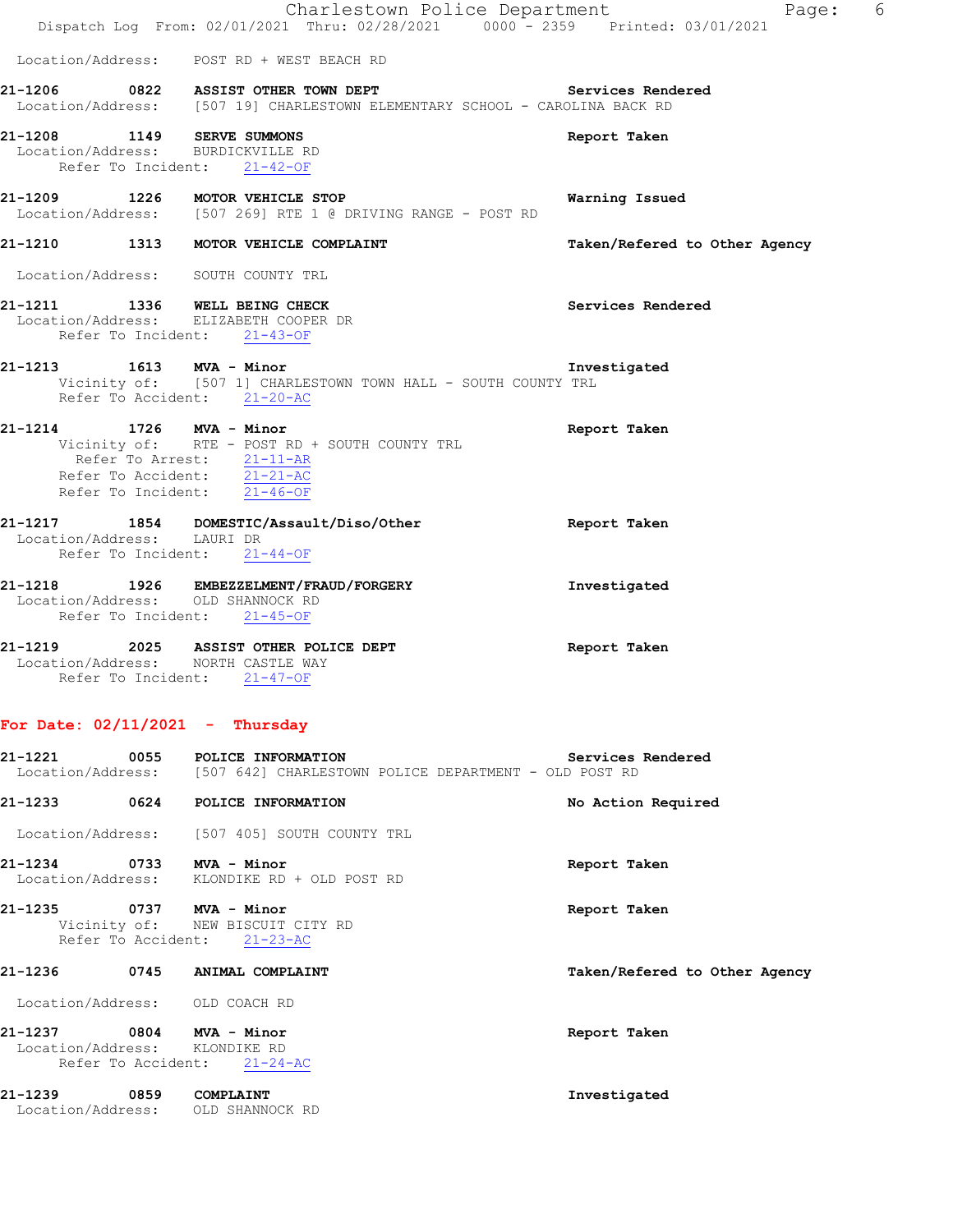| 21-1241           | 1004 | <b>ASSIST OTHER AGENCY</b> | Investigated |
|-------------------|------|----------------------------|--------------|
| Location/Address: |      | BURDICKVILLE RD            |              |
| 21-1244           | 1653 | MOTOR VEHICLE COMPLAINT    | Investigated |
| Location/Address: |      | SOUTH COUNTY TRL           |              |

**21-1247 2128 SUSPICIOUS ACTIVITY/VEHICLE Investigated**  Location/Address: SOUTH COUNTY TRL

## **For Date: 02/12/2021 - Friday**

**21-1262 0825 ASSIST OTHER TOWN DEPT Services Rendered**  Location/Address: [507 19] CHARLESTOWN ELEMENTARY SCHOOL - CAROLINA BACK RD **21-1263 1041 MOTOR VEHICLE COMPLAINT Could Not Locate**  Vicinity of: ROSS HILL RD + POST RD **21-1264 1053 ASSIST OTHER AGENCY Services Rendered**  Location/Address: BURDICKVILLE RD **21-1266 1548 MOTOR VEHICLE STOP Warning Issued**  Location/Address: NARROW LN **21-1267 1609 MOTOR VEHICLE STOP WARE MARGE WARE USE**<br>Location/Address: [507 309] RTE 1A @ CROSS MILLS FIRE DEPARTMENT - OLD POST R [507 309] RTE 1A @ CROSS MILLS FIRE DEPARTMENT - OLD POST RD **21-1268 1616 MOTOR VEHICLE STOP Warning Issued**  Location/Address: POST RD + SCHOOLHOUSE POND RD **21-1269 1627 MOTOR VEHICLE STOP Warning Issued**  Location/Address: [507 100] RTE 1 @ FIORES (MILE MARKER 8.0) - POST RD

**21-1270 1644 MOTOR VEHICLE STOP Citation Issued** Constant Constant Constant Constant Constant Constant Constant<br>
Location/Address: [507 266] RTE 1 @ WILLOWS - POST RD [507 266] RTE 1 @ WILLOWS - POST RD

**21-1271 1955 SUSPICIOUS ACTIVITY/VEHICLE Investigated**  Location/Address: [507 324] UNITED NUCLEAR CORP PROPERTY - NARRAGANSETT TRL

**21-1272 2006 SUSPICIOUS ACTIVITY/VEHICLE Investigated**  Location/Address: [507 323] NORTH CAMP - BUCKEYE BROOK RD

**21-1275 2203 MOTOR VEHICLE STOP Citation Issued**  Location/Address: SHANNOCK RD + MAPLE LAKE FARM RD

#### **For Date: 02/13/2021 - Saturday**

**21-1289 0247 MOTOR VEHICLE STOP Warning Issued**  Location/Address: [507 100] RTE 1 @ FIORES (MILE MARKER 8.0) - POST RD **21-1290 0340 MOTOR VEHICLE STOP Warning Issued**  Location/Address: [507 921] MILE MARKER 9.6 - CROSS MILLS RD

**21-1294 0901 POLICE INFORMATION Report Taken**  Refer To Incident: 21-48-OF **21-1296 1000 MOTOR VEHICLE STOP Warning Issued**  Location/Address: POST RD + KING'S FACTORY RD

**21-1298 1049 COMPLAINT Investigated** 

Location/Address: CEDAR RD

**21-1302 1235 TRAFFIC CONTROL No Action Required** 

Location/Address: [507 216] SOUTH SHORE FAMILY PRACTICE - OLD POST RD

**21-1304 1542 MOTOR VEHICLE STOP WARKER 10.6 - NARROW LN Warning Issued** Location/Address: [507 924] MILE MARKER 10.6 - NARROW LN [507 924] MILE MARKER 10.6 - NARROW LN

**21-1305 1547 ALARM, BURGLAR Building Checked/Secured**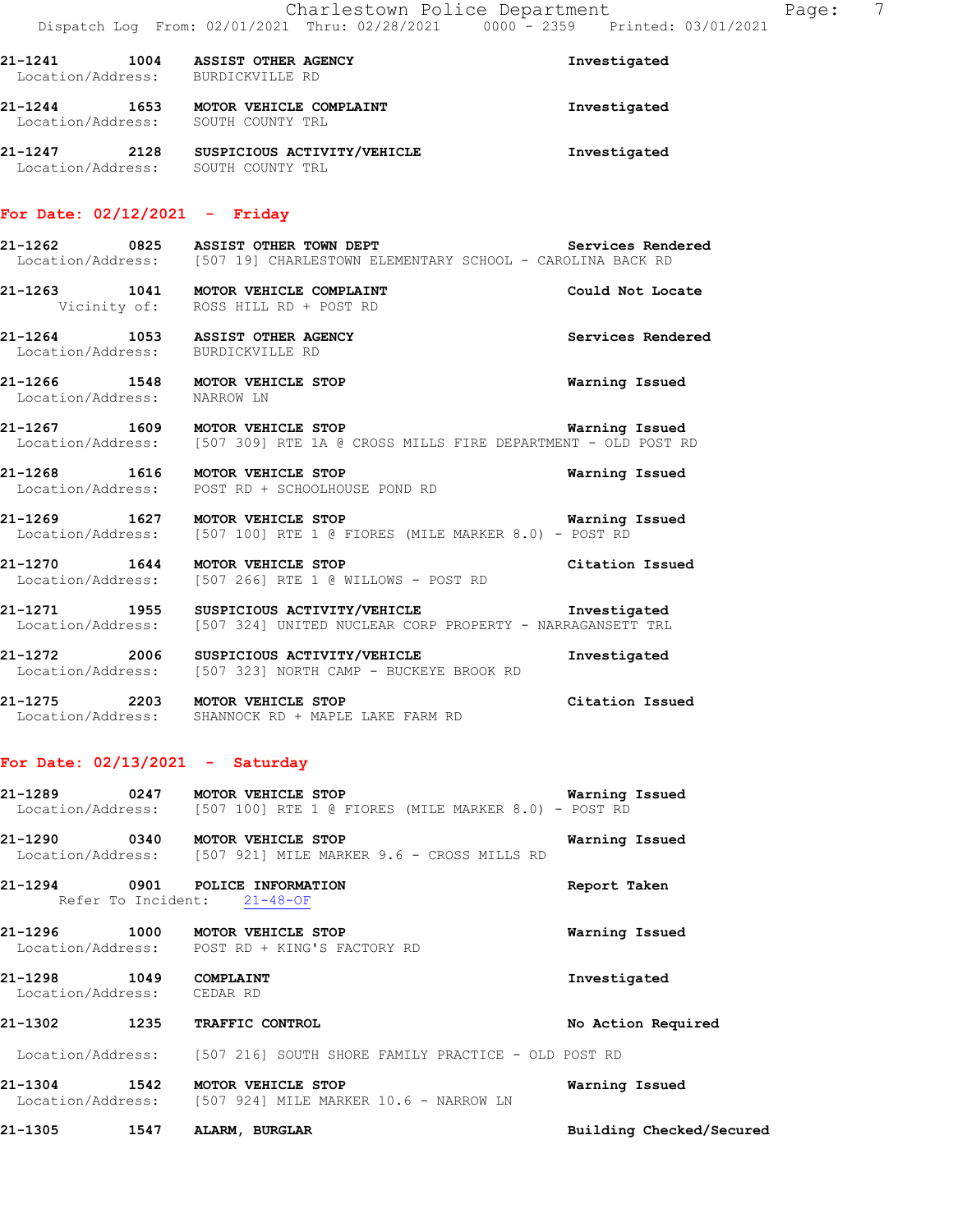Location/Address: [507 822] SOUTH NIANTIC DR

**21-1306 1605 MOTOR VEHICLE STOP Warning Issued**  Vicinity of: ATLANTIS DR **21-1307 1918 OFFICER WANTED Report Taken**  Location/Address: TURTLE TRL Refer To Incident: 21-49-OF

**21-1308 2007 OFFICER WANTED Report Taken**  Location/Address: [507 72] CUMBERLAND FARMS - OLD POST RD Refer To Incident: 21-50-OF

**21-1310 2025 HIGHWAY SAFETY - TRAFFIC STOP Warning Issued**  Location/Address: ROSS HILL RD + BUCKEYE BROOK RD

**21-1311 2145 HIGHWAY SAFETY - TRAFFIC STOP Citation Issued**  Location/Address: POST RD + KING'S FACTORY RD

## **For Date: 02/14/2021 - Sunday**

**21-1312 0022 ROAD HAZARD/OBSTRUCTION Services Rendered**  Vicinity of: SHANNOCK RD

**21-1319 0914 FOLLOW-UP INVESTIGATION Investigated**  Location/Address: [507 72] CUMBERLAND FARMS - OLD POST RD

**21-1320 1016 MOTOR VEHICLE STOP Citation Issued**  Location/Address: POST RD + BEND RD

**21-1321 1019 POLICE INFORMATION Investigated**  Vicinity of: OLD POST RD

**21-1323 1510 MOTOR VEHICLE STOP Warning Issued**  Location/Address: [507 261] RTE 1 @ STATE GARAGE (MILE MARKER 9.6) - POST RD

**21-1324 1520 POLICE INFORMATION Services Rendered**  Location/Address: [507 38] CHARLESTOWN POST OFFICE - OLD POST RD

**21-1325 1525 MOTOR VEHICLE STOP Warning Issued**  Location/Address: POST RD + KING'S FACTORY RD

**21-1328 1552 WELL BEING CHECK Services Rendered**  Location/Address: NARROW LN

**21-1327 1553 MOTOR VEHICLE STOP Warning Issued**  Location/Address: [507 100] RTE 1 @ FIORES (MILE MARKER 8.0) - POST RD

**21-1329 1601 MOTOR VEHICLE STOP Warning Issued**  Location/Address: [507 261] RTE 1 @ STATE GARAGE (MILE MARKER 9.6) - POST RD

**21-1330 1710 MOTOR VEHICLE STOP WARE WARE WARE ISSUED**<br>Location/Address: [507 276] RTE 2 @ RICHMOND LINE - SOUTH COUNTY TRL [507 276] RTE 2 @ RICHMOND LINE - SOUTH COUNTY TRL

**21-1331 2034 OFFICER WANTED Unfounded**  Vicinity of: RAM ISLAND RD

## **For Date: 02/15/2021 - Monday**

**21-1346 0603 MOTOR VEHICLE STOP Warning Issued**  Vicinity of: SOUTH COUNTY TRL + SHANNOCK RD **21-1353 1040 MOTOR VEHICLE STOP Warning Issued** 

 Location/Address: POST RD + WARREN RD **21-1354 1136 ASSIST CITIZEN Services Rendered** 

Location/Address: [507 642] CHARLESTOWN POLICE DEPARTMENT - OLD POST RD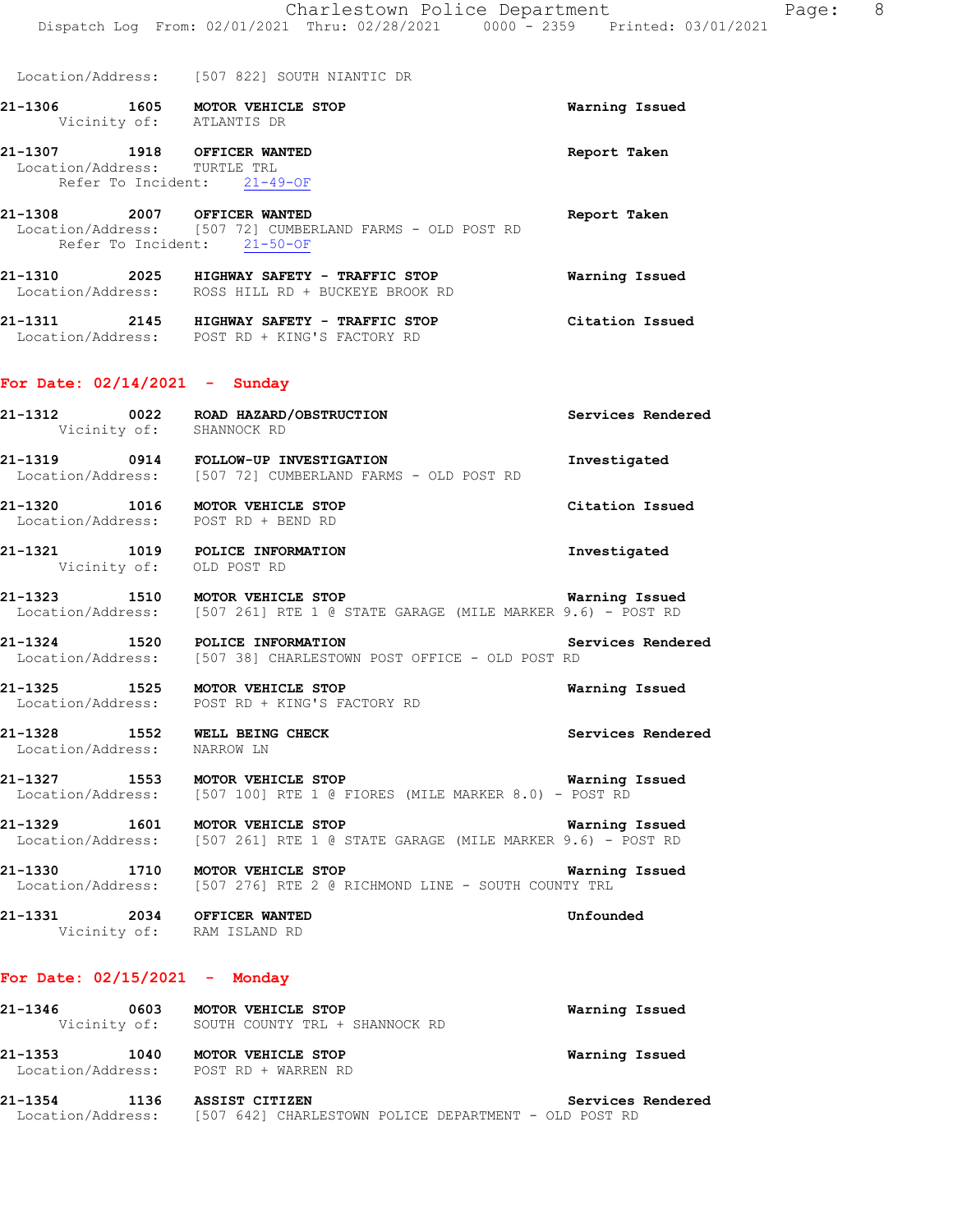|                            |                    | 21-1355 1234 POLICE INFORMATION                                                                                         | No Action Required       |
|----------------------------|--------------------|-------------------------------------------------------------------------------------------------------------------------|--------------------------|
|                            |                    | Location/Address: OLD POST RD                                                                                           |                          |
|                            | Refer To Incident: | 21-1356 1252 OFFICER WANTED<br>Location/Address: OLD POST RD<br>$21 - 51 - OF$                                          | Report Taken             |
|                            |                    | 21-1358 1517 OFFICER WANTED<br>Location/Address: SIMONDS ESTATE - INDIAN CHURCH RD                                      | Investigated             |
|                            |                    | 21-1359 1650 ROAD HAZARD/OBSTRUCTION<br>Location/Address: POST RD + PROSSER TRL                                         | Services Rendered        |
| Location/Address: CRAIG ST |                    | 21-1360 1709 OFFICER WANTED                                                                                             | Services Rendered        |
|                            |                    | 21-1361 1857 OFFICER WANTED<br>Location/Address: OLD POST RD                                                            | Peace Restored           |
| Location/Address: FIRST ST |                    | 21-1362 1923 OFFICER WANTED                                                                                             | Unfounded                |
|                            |                    | For Date: $02/16/2021$ - Tuesday                                                                                        |                          |
|                            |                    | 21-1385 0941 WELL BEING CHECK<br>Location/Address: TAMANACO DR<br>Refer To Incident: 21-52-OF                           | Report Taken             |
|                            |                    | 21-1386 0956 POLICE INFORMATION<br>Location/Address: POST RD + TAMANACO DR                                              | Services Rendered        |
|                            |                    | 21-1388 1300 MOTOR VEHICLE STOP<br>Location/Address: CHARLESTOWN BEACH RD + RICHARD ST<br>Refer To Summons: 21-12-AR    | Arrest(s) Made           |
|                            |                    | 21-1391 1356 LARCENY<br>Location/Address: SURFSIDE AVE                                                                  | Investigated             |
|                            |                    | 21-1392 1551 MOTOR VEHICLE STOP<br>Location/Address: [507 66] WILLOWS RESORT - POST RD                                  | Warning Issued           |
| 21-1393                    |                    | 1601 MOTOR VEHICLE STOP                                                                                                 | No Action Required       |
|                            |                    | Vicinity of: POST RD + ROSS HILL RD                                                                                     |                          |
|                            |                    | 21-1395 1651 MOTOR VEHICLE STOP<br>Location/Address: SOUTH COUNTY TRL + MAPLE LAKE FARM RD<br>Refer To Arrest: 21-13-AR | Arrest(s) Made           |
|                            |                    | 21-1396 2100 MOTOR VEHICLE STOP WAT Location/Address: [507 45] RIPPY'S LIQUOR MART - SOUTH COUNTY TRL                   | Warning Issued           |
|                            |                    | 21-1397 2110 MOTOR VEHICLE STOP<br>Vicinity of: CAROLINA BACK RD + S COUNTY TRL                                         | Citation Issued          |
|                            |                    | For Date: $02/17/2021$ - Wednesday                                                                                      |                          |
| 21-1401                    |                    | 0028 POLICE INFORMATION                                                                                                 | No Action Required       |
|                            |                    | Location: CHARLESTOWN POLICE STATION                                                                                    |                          |
| 21-1416                    |                    | 0850 ALARM, BURGLAR                                                                                                     | Building Checked/Secured |
|                            |                    | Location/Address: CLEARVIEW RD                                                                                          |                          |

**21-1418 1312 MOTOR VEHICLE STOP Warning Issued**  Location/Address: POST RD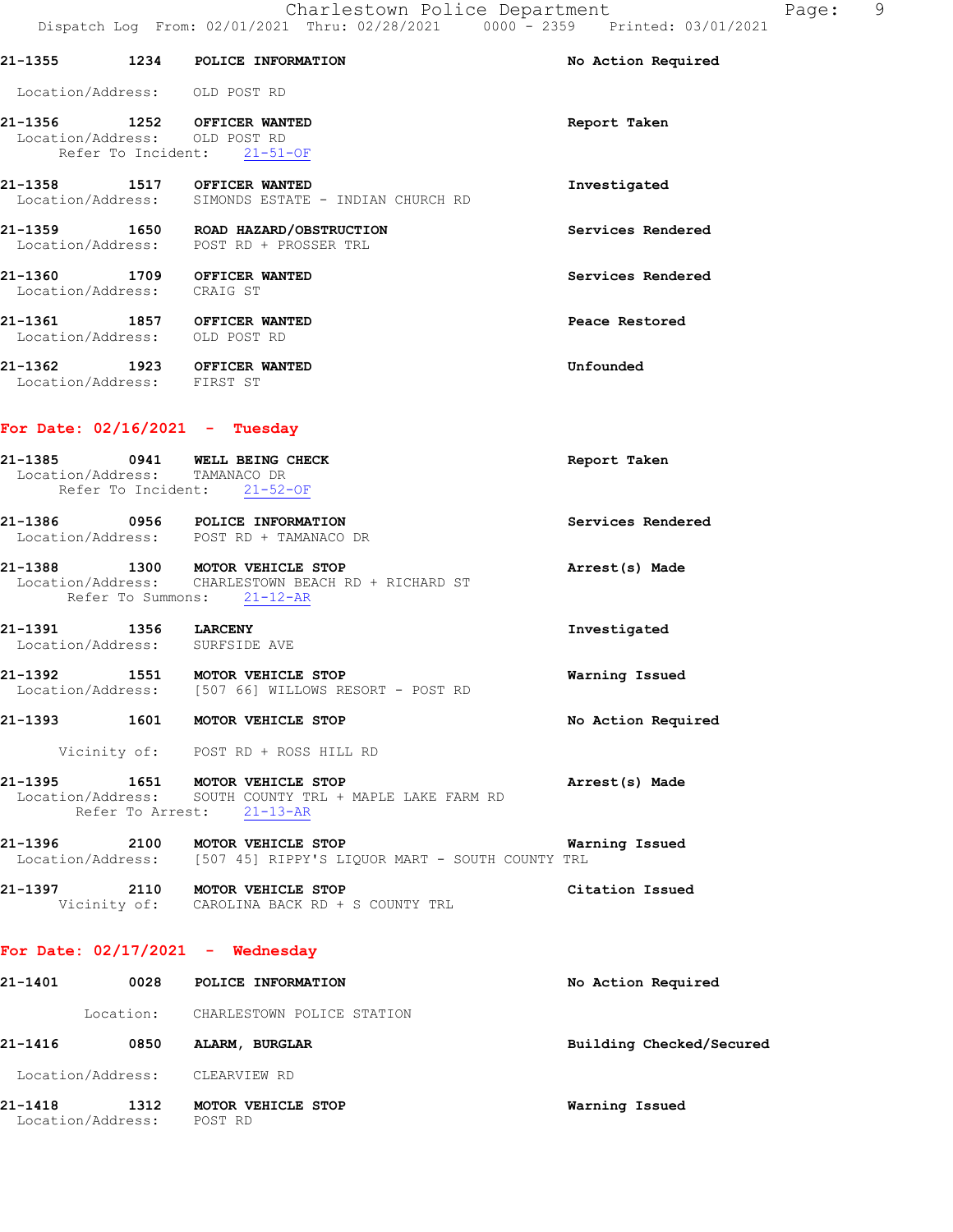|                            | Charlestown Police Department                                                                                                             |                                | Page: 10 |  |
|----------------------------|-------------------------------------------------------------------------------------------------------------------------------------------|--------------------------------|----------|--|
|                            | Dispatch Log From: 02/01/2021 Thru: 02/28/2021 0000 - 2359 Printed: 03/01/2021                                                            |                                |          |  |
|                            | 21-1419 1509 MOTOR VEHICLE COMPLAINT COULD Not Locate<br>Location/Address: [507 303] RTE 1 @ SOUTH SHORE MENTAL HEALTH (MM 9.0) - POST RD |                                |          |  |
|                            | 21-1420 1532 MVA - Minor<br>Vicinity of: WEST BEACH RD<br>Refer To Accident: 21-25-AC                                                     | Report Taken                   |          |  |
|                            | 21-1421 1804 DISABLED MV<br>Location/Address: POST RD + KING'S FACTORY RD                                                                 | Services Rendered              |          |  |
|                            | 21-1423 2122 MOTOR VEHICLE STOP<br>Location/Address: POST RD + KING'S FACTORY RD<br>Refer To Arrest: 21-14-AR                             | Arrest(s) Made                 |          |  |
|                            | 21-1425 2321 MOTOR VEHICLE STOP<br>Location/Address: [507 100] RTE 1 @ FIORES (MILE MARKER 8.0) - POST RD                                 | Warning Issued                 |          |  |
|                            | For Date: $02/18/2021$ - Thursday                                                                                                         |                                |          |  |
|                            | 21-1434 0022 MOTOR VEHICLE STOP<br>Vicinity of: [507 918] MILE MARKER 8.0 - POST RD                                                       | Warning Issued                 |          |  |
|                            | 21-1435 0113 MOTOR VEHICLE STOP CONTROL TO Marning Issued<br>Location/Address: [507 261] RTE 1 @ STATE GARAGE (MILE MARKER 9.6) - POST RD |                                |          |  |
| Location/Address: POST RD  | 21-1442 1016 MOTOR VEHICLE STOP                                                                                                           | Warning Issued                 |          |  |
| Location/Address: MAIZE DR | 21-1444 1223 EMBEZZELMENT/FRAUD/FORGERY<br>Refer To Incident: 21-53-OF                                                                    | Report Taken                   |          |  |
|                            | 21-1446 1349 MVA - W/Injury/Fluid/Hazard Report Taken<br>Location/Address: SOUTH COUNTY TRL + SHANNOCK RD<br>Refer To Accident: 21-27-AC  |                                |          |  |
|                            | 21-1448 1531 ANIMAL COMPLAINT                                                                                                             | Taken to Family/Guardian/Other |          |  |

Location/Address: PROSSER TRL

**21-1450 1717 ASSIST CITIZEN Services Rendered**  Location/Address: KING'S FACTORY RD

**21-1451 1857 DISABLED MV Investigated**  Location/Address: [507 299] RTE 1A @ NINIGRET PARK - OLD POST RD

**21-1452 2224 THREATS Investigated**  Location/Address: HAWKSBILL WAY

## **For Date: 02/19/2021 - Friday**

**21-1462 0054 MVA - W/Injury/Fluid/Hazard Transported to Hospital**  Vicinity of: POST RD + SOUTH COUNTY TRL Refer To Accident: 21-28-AC Refer To Incident: 21-54-OF **21-1463 0733 DISABLED MV Services Rendered**  Location/Address: NARROW LN **21-1472 1448 ANIMAL COMPLAINT Services Rendered**  Location/Address: BISCUIT CITY RD **21-1473 1600 ESCORT Services Rendered**  Location/Address: TAMANACO DR **21-1474 1627 ASSIST OTHER POLICE DEPT Services Rendered**  Location/Address: SK LINE - POST RD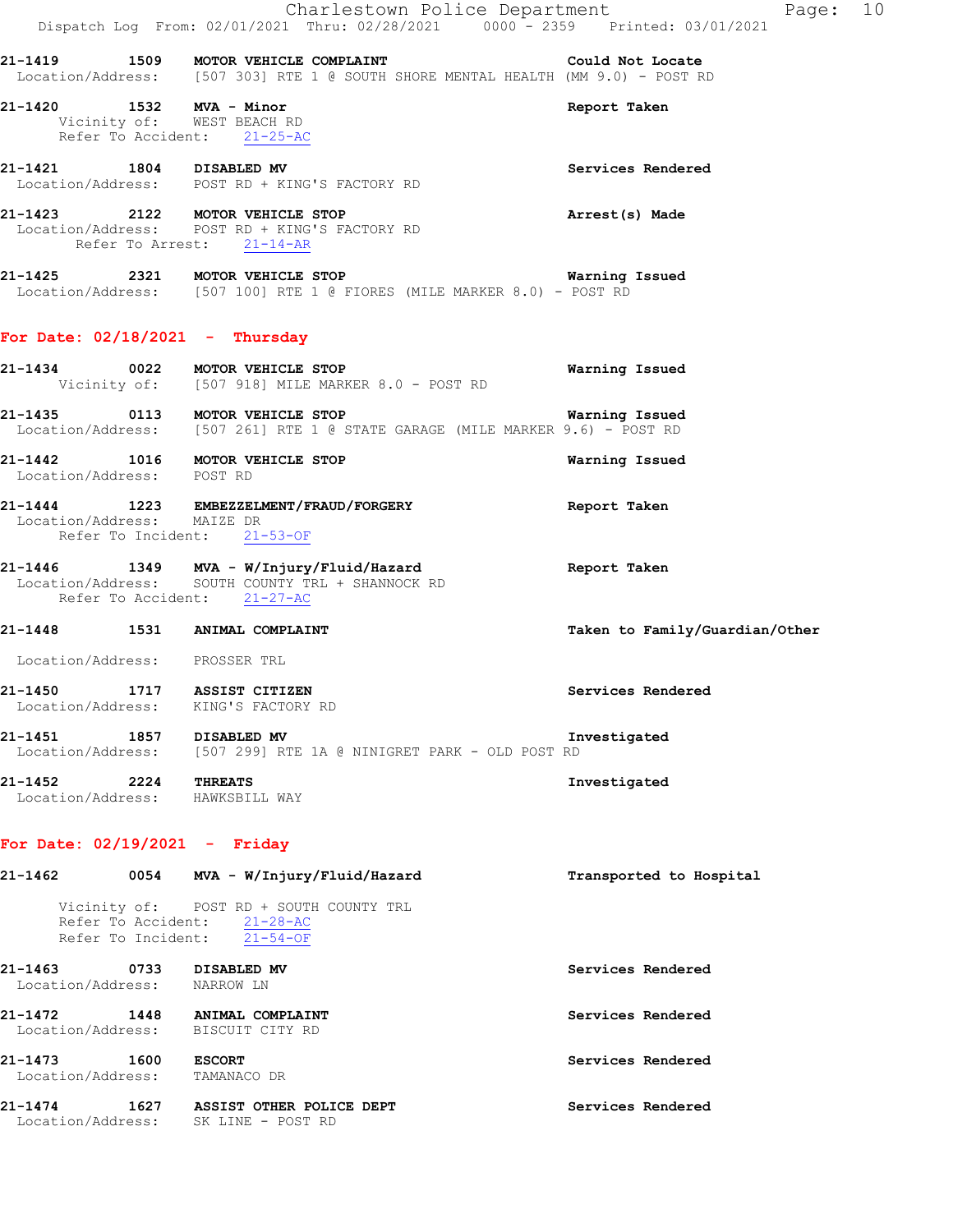| 21-1476 1724 ALARM, BURGLAR                                  |                                                                                                                                              | Building Checked/Secured |
|--------------------------------------------------------------|----------------------------------------------------------------------------------------------------------------------------------------------|--------------------------|
| Location/Address: KLONDIKE RD                                |                                                                                                                                              |                          |
| 21-1477 1826 OFFICER WANTED<br>Location/Address: KLONDIKE RD |                                                                                                                                              | Investigated             |
| For Date: $02/20/2021$ - Saturday                            |                                                                                                                                              |                          |
|                                                              | 21-1490 0715 FOLLOW-UP INVESTIGATION<br>Location/Address: [507 72] CUMBERLAND FARMS - OLD POST RD                                            | Investigated             |
|                                                              | 21-1493 1225 MOTOR VEHICLE STOP<br>Location/Address: POST RD + LAKESIDE DR                                                                   | Warning Issued           |
|                                                              | 21-1494 1300 MOTOR VEHICLE STOP<br>Location/Address: [507 100] RTE 1 @ FIORES (MILE MARKER 8.0) - POST RD                                    | Warning Issued           |
|                                                              | 21-1495 1407 MOTOR VEHICLE STOP<br>Location/Address: POST RD + SCHOOLHOUSE POND RD                                                           | <b>Warning Issued</b>    |
|                                                              | 21-1497 1604 MVA - W/Injury/Fluid/Hazard<br>Location/Address: SOUTH COUNTY TRL + NARROW LN<br>Refer To Accident: 21-29-AC                    | Report Taken             |
|                                                              | 1955 MOTOR VEHICLE STOP Warning Issued<br>Location/Address: [507 258] RTE 1 @ SOUTH KINGSTOWN LINE (MM 11.4) - POST RD                       |                          |
|                                                              | 21-1501 1959 MOTOR VEHICLE STOP MORE WERE RESERVED AND THE 1 G FIORES (MILE MARKER 8.0) - POST RD                                            | Warning Issued           |
|                                                              | 21-1502 2017 MOTOR VEHICLE STOP<br>Location/Address: KING'S FACTORY RD + PROSSER TRL                                                         | Warning Issued           |
|                                                              | 21-1504 2033 MOTOR VEHICLE STOP<br>Location/Address: [507 263] RTE 1 @ TOURIST INFO (MILE MARKER 7.6) - POST RD<br>Refer To Arrest: 21-15-AR | Arrest(s) Made           |
| Location/Address: SHANNOCK RD                                | 21-1505 2136 MVA - W/Injury/Fluid/Hazard Services Rendered<br>Refer To Accident: 21-30-AC                                                    |                          |
|                                                              | 21-1506 2323 MOTOR VEHICLE COMPLAINT COULD NOT COULD NOT LOCATION Address: [507 258] RTE 1 @ SOUTH KINGSTOWN LINE (MM 11.4) - POST RD        | Could Not Locate         |
|                                                              | 21-1507 2333 MOTOR VEHICLE STOP<br>Location/Address: POST RD + SCHOOLHOUSE POND RD                                                           | Warning Issued           |
| For Date: $02/21/2021$ - Sunday                              |                                                                                                                                              |                          |
|                                                              | 21-1508 0026 MOTOR VEHICLE STOP<br>Location/Address: [507 269] RTE 1 @ DRIVING RANGE - POST RD                                               | Warning Issued           |
|                                                              | 21-1515 0222 MOTOR VEHICLE STOP<br>Location/Address: POST RD + NARROW LN                                                                     | Warning Issued           |
|                                                              | 21-1518 0833 MOTOR VEHICLE STOP<br>Location/Address: [507 266] RTE 1 @ WILLOWS - POST RD                                                     | Warning Issued           |
|                                                              | 21-1520 0844 MOTOR VEHICLE STOP<br>Vicinity of: [507 849] NINIGRET NATIONAL WILDLIFE REFUGE - POST RD                                        | Warning Issued           |
|                                                              | 21-1521 0905 MOTOR VEHICLE STOP<br>Location/Address: POST RD + MEADOW LN                                                                     | Warning Issued           |
|                                                              | 21-1522 0932 MOTOR VEHICLE STOP<br>Location/Address: [507 266] RTE 1 @ WILLOWS - POST RD                                                     | Warning Issued           |

**21-1523 0940 MOTOR VEHICLE STOP Warning Issued**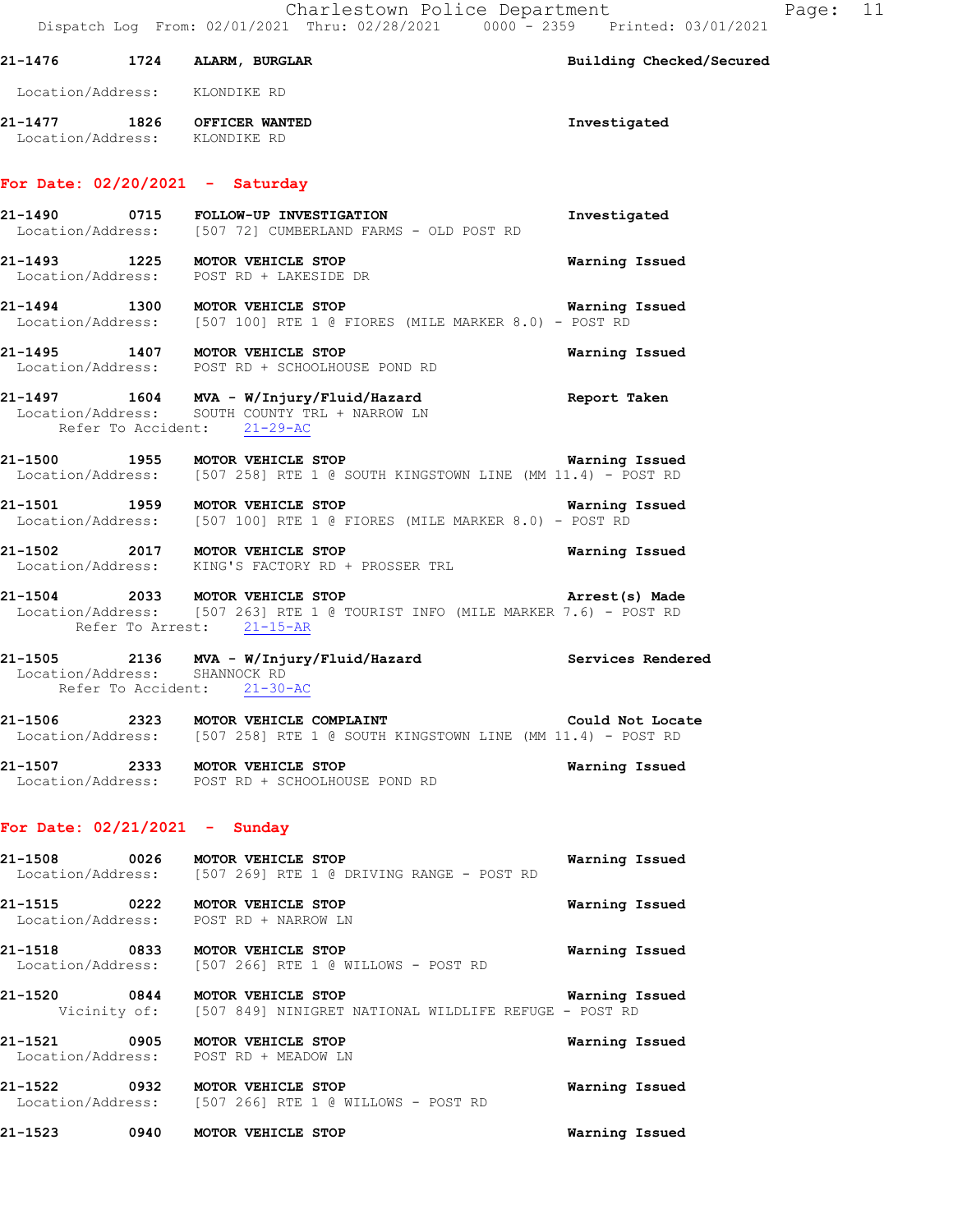Location/Address: [507 270] RTE 1 @ BURLINGAME (MILE MARKER 6.0) - POST RD

- **21-1524 0959 MOTOR VEHICLE STOP Warning Issued**  Location/Address: [507 923] MILE MARKER 10.2 - FALCONE LN
- **21-1525 1012 MOTOR VEHICLE STOP Warning Issued**  Location/Address: [507 266] RTE 1 @ WILLOWS - POST RD
- **21-1526 1021 MOTOR VEHICLE STOP Warning Issued**  Location/Address: POST RD + ROSS HILL RD
- **21-1527 1046 MOTOR VEHICLE STOP WATER STOP WATNING ISSUED**<br>Location/Address: [507 100] RTE 1 @ FIORES (MILE MARKER 8.0) POST RD [507 100] RTE 1 @ FIORES (MILE MARKER 8.0) - POST RD
- **21-1529 1101 MOTOR VEHICLE STOP Warning Issued**  Location/Address: [507 266] RTE 1 @ WILLOWS - POST RD
- **21-1530 1106 MOTOR VEHICLE STOP WARKET** POST RD **Warning Issued** Location/Address: [507 88] EAST WEST MARKET POST RD [507 88] EAST WEST MARKET - POST RD
- **21-1534 1135 MOTOR VEHICLE STOP Warning Issued**  Location/Address: [507 275] RTE 1 @ WESTERLY LINE - POST RD
- **21-1535 1408 OFFICER WANTED Could Not Locate**  Location/Address: [507 942] PATRICIA SPRAQUE FOREST PERSERVE - RAILROAD AVE
- **21-1537 1725 MOTOR VEHICLE STOP No Action Required**
- Location/Address: [507 864] STATE OF RHODE ISLAND DOT GARAGE CROSS MILLS RD
- **21-1539 1846 STOLEN M/V Report Taken**  Location/Address: [507 644] BJ'S BED AND BREAKFAST - LIISA DR Refer To Arrest: 21-16-AR Refer To Incident: 21-55-OF
- **21-1540 2147 ASSIST ELDERLY Services Rendered**  Location/Address: [507 644] BJ'S BED AND BREAKFAST - LIISA DR
- **21-1541 2203 POLICE TRANSPORT Examplement Services Rendered Example 1541 Examplement CONDICE DEPARTMENT** OLD POST RD [507 642] CHARLESTOWN POLICE DEPARTMENT - OLD POST RD
- **21-1544 2357 OFFICER WANTED Services Rendered**  Location/Address: [507 644] BJ'S BED AND BREAKFAST - LIISA DR

## **For Date: 02/22/2021 - Monday**

- **21-1547 0042 MOTOR VEHICLE STOP Warning Issued**  Location/Address: [507 100] RTE 1 @ FIORES (MILE MARKER 8.0) - POST RD
- **21-1548 0132 MOTOR VEHICLE STOP Warning Issued**  Location/Address: [507 269] RTE 1 @ DRIVING RANGE - POST RD
- **21-1552 0330 FOLLOW-UP INVESTIGATION Services Rendered**  Location/Address: [507 38] CHARLESTOWN POST OFFICE - OLD POST RD
- **21-1555 0758 HIGHWAY SAFETY TRAFFIC STOP Warning Issued**  Location/Address: [507 275] RTE 1 @ WESTERLY LINE - POST RD
- 21-1556 **0822 ASSIST OTHER TOWN DEPT Services Rendered** Location/Address: [507 19] CHARLESTOWN ELEMENTARY SCHOOL - CAROLINA BACK RD
- **21-1557 0829 HIGHWAY SAFETY TRAFFIC STOP Warning Issued**  Vicinity of: [507 304] RTE 1A @ CHARLESTOWN PACKAGE STORE - OLD POST RD

## **21-1558 0834 ALARM, BURGLAR Building Checked/Secured**

Location/Address: [507 810] LOU AVE

**21-1559 0841 HIGHWAY SAFETY - TRAFFIC STOP Warning Issued**  Vicinity of: [507 258] RTE 1 @ SOUTH KINGSTOWN LINE (MM 11.4) - POST RD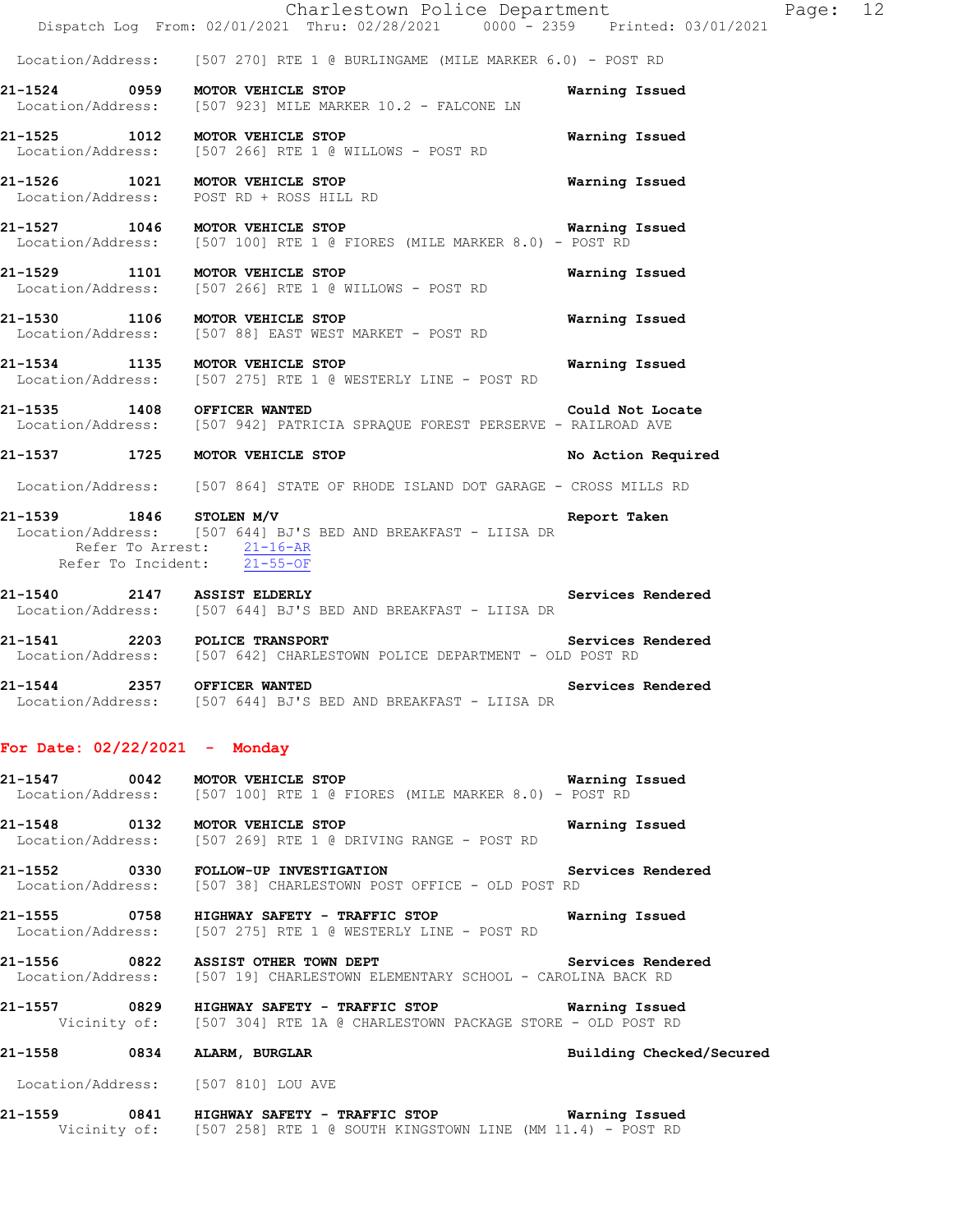**21-1561 0920 HIGHWAY SAFETY - TRAFFIC STOP Warning Issued**  Location/Address: [507 266] RTE 1 @ WILLOWS - POST RD **21-1562 0943 HIGHWAY SAFETY - TRAFFIC STOP Citation Issued**  Location/Address: NARROW LN + MOHAWK TRL **21-1564 1007 HIGHWAY SAFETY - TRAFFIC STOP Warning Issued**  Location/Address: POST RD + WARREN RD **21-1660 1736 ALARM, BURGLAR Building Checked/Secured**  Location/Address: MOULTON PL **21-1673 2327 MOTOR VEHICLE STOP Warning Issued** 

**21-1675 2359 MOTOR VEHICLE STOP Warning Issued**  Vicinity of: EAST CHARLES ST + SOUTH COUNTY TRL

#### **For Date: 02/23/2021 - Tuesday**

Location/Address: POST RD + PROSSER TRL

**21-1689 0744 HIGHWAY SAFETY - TRAFFIC STOP Warning Issued**  Location/Address: EAST BEACH RD

**21-1690 0756 HIGHWAY SAFETY - TRAFFIC STOP Warning Issued**  Location/Address: [507 100] RTE 1 @ FIORES (MILE MARKER 8.0) - POST RD

**21-1691 0813 HIGHWAY SAFETY - TRAFFIC STOP Warning Issued**  Location/Address: POST RD + GENERAL STANTON LN

**21-1692 0818 MOTOR VEHICLE STOP Warning Issued**  Location/Address: [507 270] RTE 1 @ BURLINGAME (MILE MARKER 6.0) - POST RD

**21-1694 0834 MOTOR VEHICLE STOP Warning Issued**<br>Vicinity of: [507 100] RTE 1 @ FIORES (MILE MARKER 8.0) - POST RD [507 100] RTE 1 @ FIORES (MILE MARKER 8.0) - POST RD

**21-1695** 0839 DISABLED MV **Services Rendered** Location/Address: [507 299] RTE 1A @ NINIGRET PARK - OLD POST RD [507 299] RTE 1A @ NINIGRET PARK - OLD POST RD

**21-1696 0848 HIGHWAY SAFETY - TRAFFIC STOP Citation Issued**  Vicinity of: POST RD + WEST BEACH RD

## **21-1697 0854 MOTOR VEHICLE STOP Arrest(s) Made**  Location/Address: [507 46] WASHINGTON TRUST COMPANY - OLD POST RD Refer To Arrest: 21-17-AR

**21-1699 0902 ROAD HAZARD/OBSTRUCTION Removed Hazard**  Vicinity of: KING'S FACTORY RD + PROSSER TRL

**21-1700 0912 HIGHWAY SAFETY - TRAFFIC STOP Warning Issued**  Location/Address: OLD POST RD + NARROW LN

**21-1702 0924 HIGHWAY SAFETY - TRAFFIC STOP Citation Issued**  Location/Address: [507 100] RTE 1 @ FIORES (MILE MARKER 8.0) - POST RD

**21-1703 0939 HIGHWAY SAFETY - TRAFFIC STOP Warning Issued**  Vicinity of: [507 88] EAST WEST MARKET - POST RD

**21-1704 1010 HIGHWAY SAFETY - TRAFFIC STOP Warning Issued**  Location/Address: [507 200] RTE 1 @ PACKAGE STORE - POST RD

**21-1705 1012 ASSIST OTHER AGENCY Services Rendered**  Location/Address: HOXSIE AVE

**21-1707 1019 HIGHWAY SAFETY - TRAFFIC STOP Citation Issued**  Location/Address: POST RD + MEADOW LN

**21-1708 1020 FIRE, OTHER Investigated**  Location/Address: BURDICKVILLE RD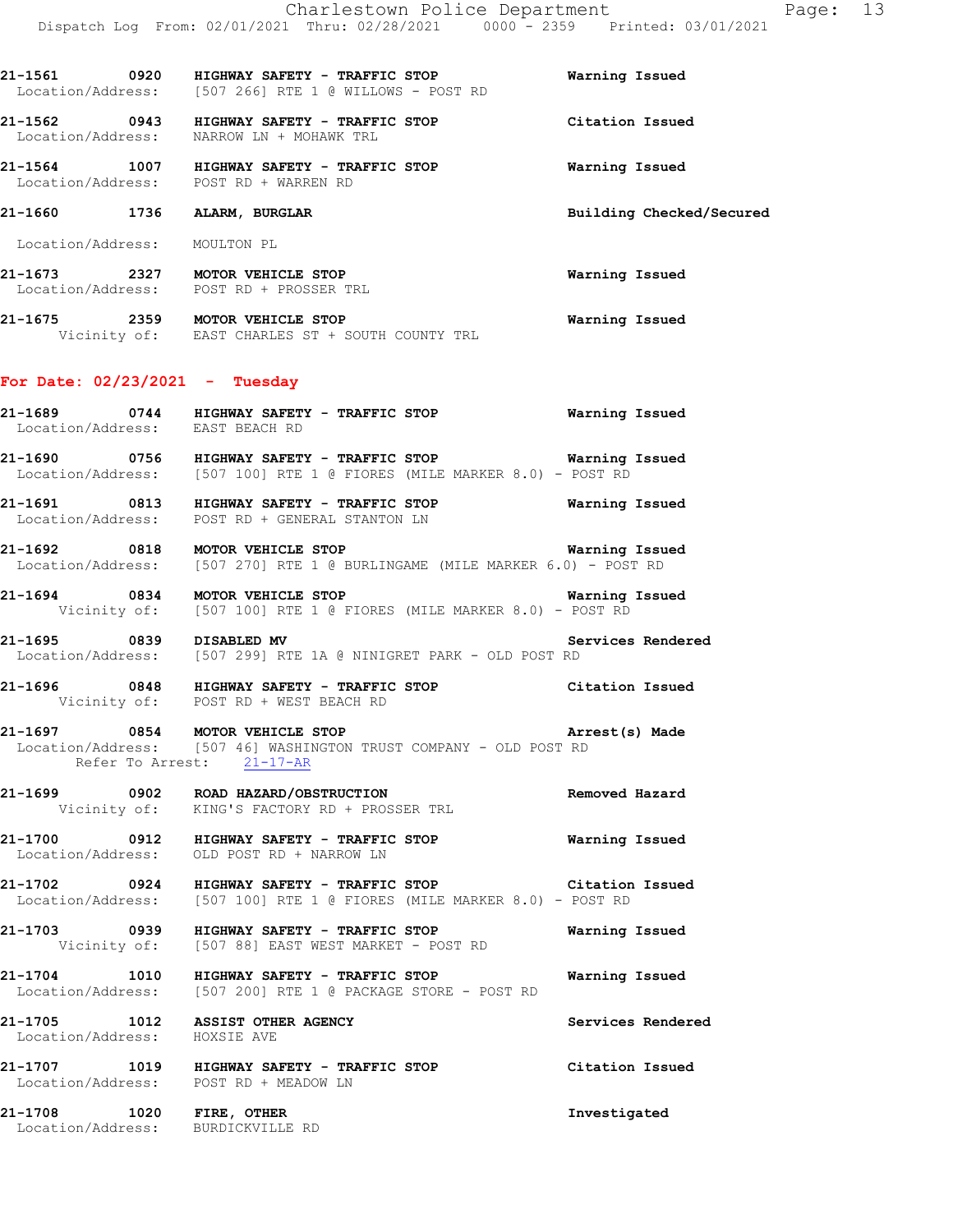**21-1709 1042 HIGHWAY SAFETY - TRAFFIC STOP Warning Issued**  Vicinity of: [507 100] RTE 1 @ FIORES (MILE MARKER 8.0) - POST RD

**21-1723 1535 MOTOR VEHICLE STOP Warning Issued**<br>Vicinity of: [507 261] RTE 1 @ STATE GARAGE (MILE MARKER 9.6) - POST RD [507 261] RTE 1 @ STATE GARAGE (MILE MARKER 9.6) - POST RD

**21-1729 1549 ALARM, BURGLAR Investigated**  Location/Address: [507 810] LOU AVE **21-1738 1658 MOTOR VEHICLE STOP Warning Issued**  Location/Address: POST RD + SOUTH COUNTY TRL

**21-1753 2356 MOTOR VEHICLE STOP Citation Issued**  Location/Address: [507 269] RTE 1 @ DRIVING RANGE - POST RD

#### **For Date: 02/24/2021 - Wednesday**

**21-1755 0026 MOTOR VEHICLE STOP Warning Issued**  Vicinity of: [507 100] RTE 1 @ FIORES (MILE MARKER 8.0) - POST RD

**21-1766 0049 MOTOR VEHICLE STOP Warning Issued**  Vicinity of: OLD COACH RD

**21-1771 0605 MOTOR VEHICLE STOP Warning Issued**  Location/Address: [507 258] RTE 1 @ SOUTH KINGSTOWN LINE (MM 11.4) - POST RD

**21-1772 0717 HIGHWAY SAFETY - TRAFFIC STOP Citation Issued**  Location/Address: SK LINE - POST RD

**21-1773 0745 HIGHWAY SAFETY - TRAFFIC STOP Warning Issued**  Location/Address: POST RD + CROSS MILLS RD

**21-1774 0801 HIGHWAY SAFETY - TRAFFIC STOP Warning Issued**  Vicinity of: WEST BEACH RD + POST RD

**21-1775 0807 MOTOR VEHICLE STOP WARKER 9.6) - POST RD**<br>Location/Address: [507 261] RTE 1 @ STATE GARAGE (MILE MARKER 9.6) - POST RD [507 261] RTE 1 @ STATE GARAGE (MILE MARKER 9.6) - POST RD

**21-1776 0819 TRAFFIC CONTROL Services Rendered**  Location/Address: [507 19] CHARLESTOWN ELEMENTARY SCHOOL - CAROLINA BACK RD

**21-1778 0836 HIGHWAY SAFETY - TRAFFIC STOP Citation Issued**  Vicinity of: EAST BEACH RD

**21-1779 0904 HIGHWAY SAFETY - TRAFFIC STOP Warning Issued**  Location/Address: [507 100] RTE 1 @ FIORES (MILE MARKER 8.0) - POST RD

**21-1780 0929 HIGHWAY SAFETY - TRAFFIC STOP Warning Issued**  Vicinity of: [507 79] ECKEL INSURANCE INC - OLD POST RD

**21-1781 0940 HIGHWAY SAFETY - TRAFFIC STOP Warning Issued**  Location/Address: [507 79] ECKEL INSURANCE INC - OLD POST RD

**21-1782 0951 MOTOR VEHICLE STOP Warning Issued**  Location/Address: STATE GARAGE - POST RD

**21-1783 0956 HIGHWAY SAFETY - TRAFFIC STOP Citation Issued**  Location/Address: [507 381] CVS PHARMACY - OLD POST RD

**21-1795 1217 TRAFFIC CONTROL Warning Issued**  Location/Address: [507 604] BESTWAY GAS STATION - POST RD

**21-1805 1301 OFFICER WANTED Reace Restored Peace Restored Peace Restored** Location/Address:

**21-1859 2324 DISABLED MV Services Rendered**  Vicinity of: [507 362] RTE 2 @ SUNOCO - SOUTH COUNTY TRL

**21-1865 2359 MOTOR VEHICLE STOP Warning Issued**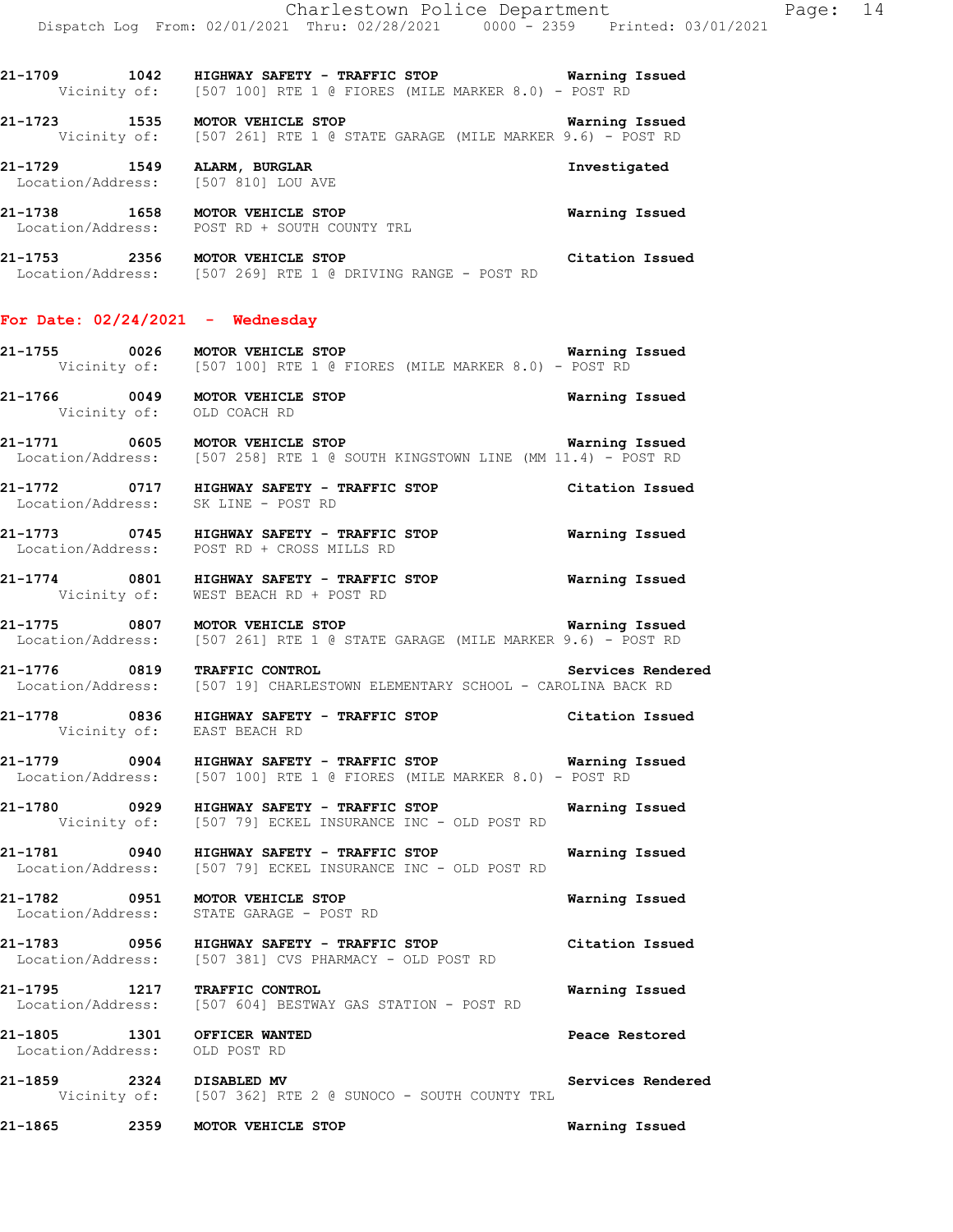Charlestown Police Department Page: 15 Dispatch Log From: 02/01/2021 Thru: 02/28/2021 0000 - 2359 Printed: 03/01/2021

Location/Address: SHANNOCK RD

## **For Date: 02/25/2021 - Thursday**

|                                                                            |                             | 21-1866 0018 MOTOR VEHICLE STOP 120 120 Marning Issued<br>Vicinity of: [507 278] RTE 2 @ RIPPY'S MARKET - SOUTH COUNTY TRL   |                       |
|----------------------------------------------------------------------------|-----------------------------|------------------------------------------------------------------------------------------------------------------------------|-----------------------|
| 21-1868 0427 DISTURBANCE/Music/Noise                                       |                             | Location/Address: [507 33] BROOKSIDE APARTMENTS - SOUTH COUNTY TRL                                                           | Investigated          |
|                                                                            |                             | 21-1869 0757 MOTOR VEHICLE STOP<br>Location/Address: POST RD + GENERAL STANTON LN                                            | Warning Issued        |
|                                                                            |                             | 21-1874 0825 ASSIST OTHER TOWN DEPT<br>Location/Address: [507 19] CHARLESTOWN ELEMENTARY SCHOOL - CAROLINA BACK RD           | Services Rendered     |
| 21-1875 0848 MOTOR VEHICLE STOP<br>Location/Address: POST RD               |                             |                                                                                                                              | Warning Issued        |
|                                                                            |                             | 21-1879 1046 ASSIST OTHER POLICE DEPT Services<br>Location/Address: [507 642] CHARLESTOWN POLICE DEPARTMENT - OLD POST RD    | Services Rendered     |
|                                                                            |                             | 21-1885 1204 MOTOR VEHICLE STOP<br>Location/Address: PROSSER TRAIL - POST RD                                                 | Warning Issued        |
|                                                                            |                             | 21-1891 1233 MOTOR VEHICLE STOP<br>Location/Address: [507 261] RTE 1 @ STATE GARAGE (MILE MARKER 9.6) - POST RD              | Warning Issued        |
|                                                                            | Refer To Incident: 21-57-OF | 21-1894 1239 LOST/STOLEN LICENSE PLATES<br>Location/Address: [507 814] SHUMANKANUC HILL RD                                   | Report Taken          |
| 21-1897 1256 MOTOR VEHICLE STOP<br>Location/Address: FALCON LANE - POST RD |                             |                                                                                                                              | Warning Issued        |
| 21-1921 1552 FOUND/LOST PROPERTY<br>Location/Address: OLD COACH RD         |                             |                                                                                                                              | Services Rendered     |
|                                                                            |                             | 21-1922 1622 MOTOR VEHICLE STOP<br>Location/Address: BUCKEYE BROOK RD + BLUE RIDGE DR                                        | Warning Issued        |
|                                                                            |                             | 21-1923 1703 MOTOR VEHICLE STOP<br>Location/Address: PROSSER TRL + MONTAUK RD                                                | <b>Warning Issued</b> |
|                                                                            | Refer To Incident: 21-58-OF | 21-1925 1714 POLICE INFORMATION Services Rendered<br>Location/Address: [507 642] CHARLESTOWN POLICE DEPARTMENT - OLD POST RD |                       |
| 21-1926 1744 DISABLED MV                                                   |                             | Location/Address: [507 923] MILE MARKER 10.2 - FALCONE LN                                                                    | Services Rendered     |
| 21-1927                                                                    | 1933 MOTOR VEHICLE STOP     | Location/Address: [507 266] RTE 1 @ WILLOWS - POST RD                                                                        | Warning Issued        |
| 21-1928                                                                    | 1948 MOTOR VEHICLE STOP     | Location/Address: [507 266] RTE 1 @ WILLOWS - POST RD                                                                        | Warning Issued        |
| For Date: $02/26/2021$ - Friday                                            |                             |                                                                                                                              |                       |
| 21-1932                                                                    | 0021 MOTOR VEHICLE STOP     | Location/Address: NORTHBOUND - POST RD + NARROW LN                                                                           | Warning Issued        |

**21-1939 0420 ASSIST OTHER POLICE DEPT Services Rendered**  Location/Address: NORTH CASTLE WAY

**21-1940 0828 MVA - W/Injury/Fluid/Hazard Report Taken**  Vicinity of: [507 19] CHARLESTOWN ELEMENTARY SCHOOL - CAROLINA BACK RD Refer To Accident: 21-31-AC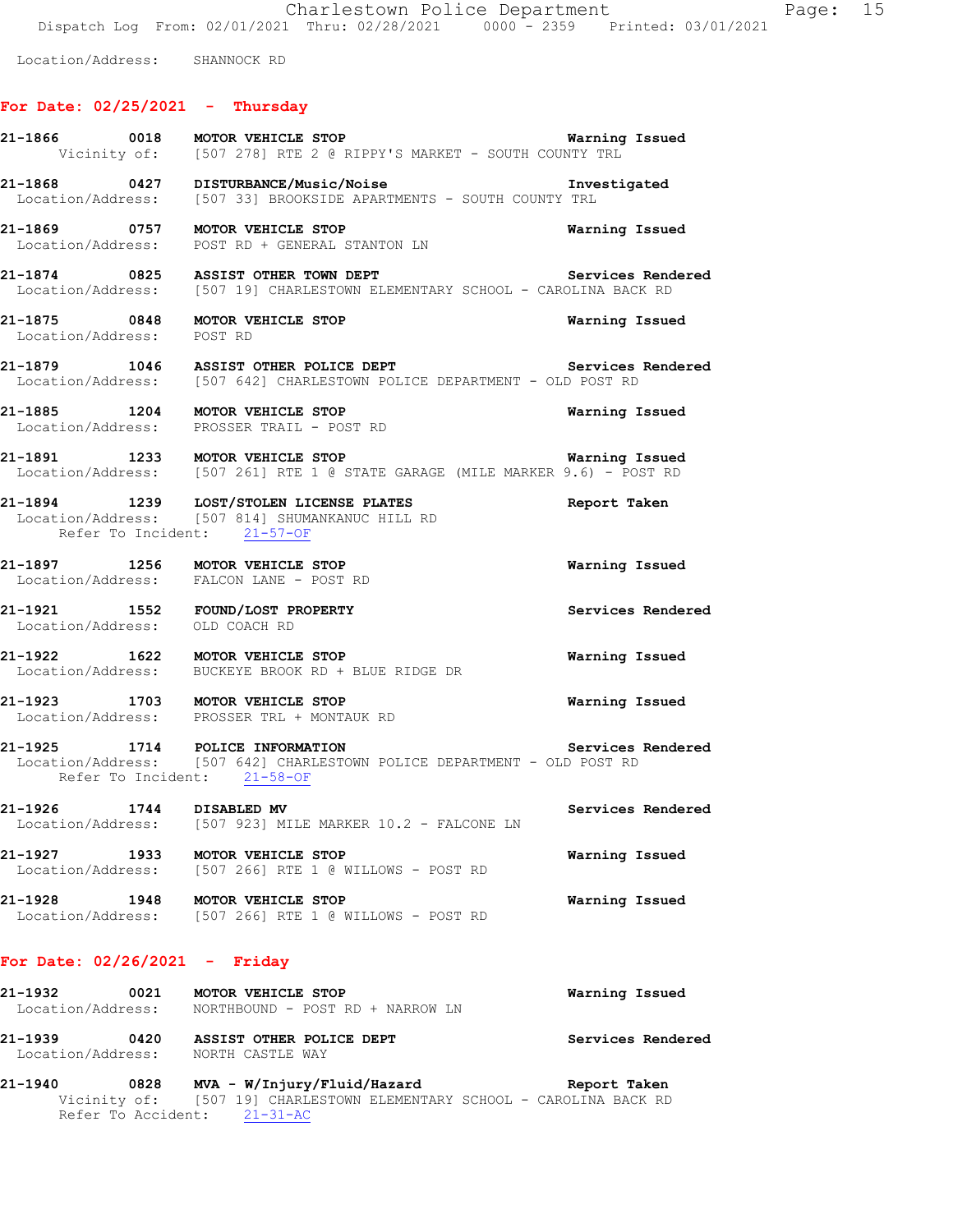|                                                               | Charlestown Police Department<br>Dispatch Log From: 02/01/2021 Thru: 02/28/2021 0000 - 2359 Printed: 03/01/2021<br>21-1941 0908 FOLLOW-UP INVESTIGATION<br>Location/Address: [507 72] CUMBERLAND FARMS - OLD POST RD | Investigated             | Page: 16 |  |
|---------------------------------------------------------------|----------------------------------------------------------------------------------------------------------------------------------------------------------------------------------------------------------------------|--------------------------|----------|--|
|                                                               | 21-1942 1054 MOTOR VEHICLE STOP<br>Location/Address: [507 266] RTE 1 @ WILLOWS - POST RD                                                                                                                             | Citation Issued          |          |  |
|                                                               | 21-1943 1103 MOTOR VEHICLE STOP<br>Location/Address: POST RD + WILDFLOWER RD                                                                                                                                         | Warning Issued           |          |  |
| Refer To Incident: 21-59-OF                                   | 21-1945 1119 ASSIST OTHER AGENCY Neport Taken<br>Location/Address: [507 642] CHARLESTOWN POLICE DEPARTMENT - OLD POST RD                                                                                             |                          |          |  |
|                                                               | 21-1946 1135 MOTOR VEHICLE STOP <b>National Manual Accord Manual Accord Manual Accord Manual Accord Manual Accord</b><br>Location/Address: [507 304] RTE 1A @ CHARLESTOWN PACKAGE STORE - OLD POST RD                |                          |          |  |
|                                                               | 21-1947 1143 MOTOR VEHICLE STOP<br>Location/Address: [507 266] RTE 1 @ WILLOWS - POST RD                                                                                                                             | Warning Issued           |          |  |
|                                                               | 21-1949 1247 ALARM, BURGLAR                                                                                                                                                                                          | Building Checked/Secured |          |  |
| Location/Address: SHANNOCK RD                                 |                                                                                                                                                                                                                      |                          |          |  |
| Location/Address: ROSS HILL RD<br>Refer To Incident: 21-60-OF | 21-1950 1406 EMBEZZELMENT/FRAUD/FORGERY Seport Taken                                                                                                                                                                 |                          |          |  |
|                                                               | Citation Issued<br>21-1987 1656 MOTOR VEHICLE STOP<br>Location/Address: [507 28] HUNGRY HAVEN - SOUTH COUNTY TRL                                                                                                     |                          |          |  |
|                                                               | 21-2004 1751 ASSIST OTHER TOWN DEPT Services Rendered Location/Address: [507 929] CHURCHWOODS HOUSING COMPLEX - OLD POST RD                                                                                          |                          |          |  |
|                                                               | 21-2017 1921 MOTOR VEHICLE STOP<br>Location/Address: POST RD + TAMANACO DR                                                                                                                                           | Warning Issued           |          |  |
|                                                               | 21-2018 2043 SUSPICIOUS ACTIVITY/VEHICLE <b>Subset of the SUSPICIOUS</b><br>Location/Address: [507 327] CHARLESTOWN BEACH TOWN PARKING LOT - CHARLESTOWN BEACH RD                                                    |                          |          |  |
| For Date: $02/27/2021$ - Saturday                             |                                                                                                                                                                                                                      |                          |          |  |
|                                                               | 21-2019 0113 MOTOR VEHICLE STOP<br>Location/Address: [507 261] RTE 1 @ STATE GARAGE (MILE MARKER 9.6) - POST RD                                                                                                      | Warning Issued           |          |  |
| Vicinity of: SAND PLAIN RD                                    | 21-2021 0137 MOTOR VEHICLE STOP                                                                                                                                                                                      | Warning Issued           |          |  |
|                                                               | 21-2022 0139 MOTOR VEHICLE STOP<br>Vicinity of: POST RD + KING'S FACTORY RD                                                                                                                                          | Warning Issued           |          |  |
|                                                               | 21-2034 0754 POLICE TRANSPORT<br>Location/Address: [507 657] COUNTRY FOOD MART, LLC - SOUTH COUNTY TRL                                                                                                               | Services Rendered        |          |  |
| 21-2036 0841 ALARM, BURGLAR                                   |                                                                                                                                                                                                                      | Building Checked/Secured |          |  |
|                                                               | Location/Address: [507 610] FROSTY DREW OBSERVATORY - PARK LN                                                                                                                                                        |                          |          |  |
| 21-2037 1005 CIVIL MATTER                                     | Location/Address: [507 728] SEQUIN CT                                                                                                                                                                                | Services Rendered        |          |  |
| 21-2039 1139 DISABLED MV                                      | Vicinity of: [507 369] WILCOX TAVERN - OLD POST RD                                                                                                                                                                   | Services Rendered        |          |  |
|                                                               | 21-2075 1550 MOTOR VEHICLE STOP<br>Location/Address: [507 924] MILE MARKER 10.6 - NARROW LN                                                                                                                          | Citation Issued          |          |  |
| 21-2106                                                       | 1729 MOTOR VEHICLE STOP<br>Location/Address: [507 45] RIPPY'S LIQUOR MART - SOUTH COUNTY TRL<br>Refer To Summons: 21-18-AR                                                                                           | Arrest(s) Made           |          |  |